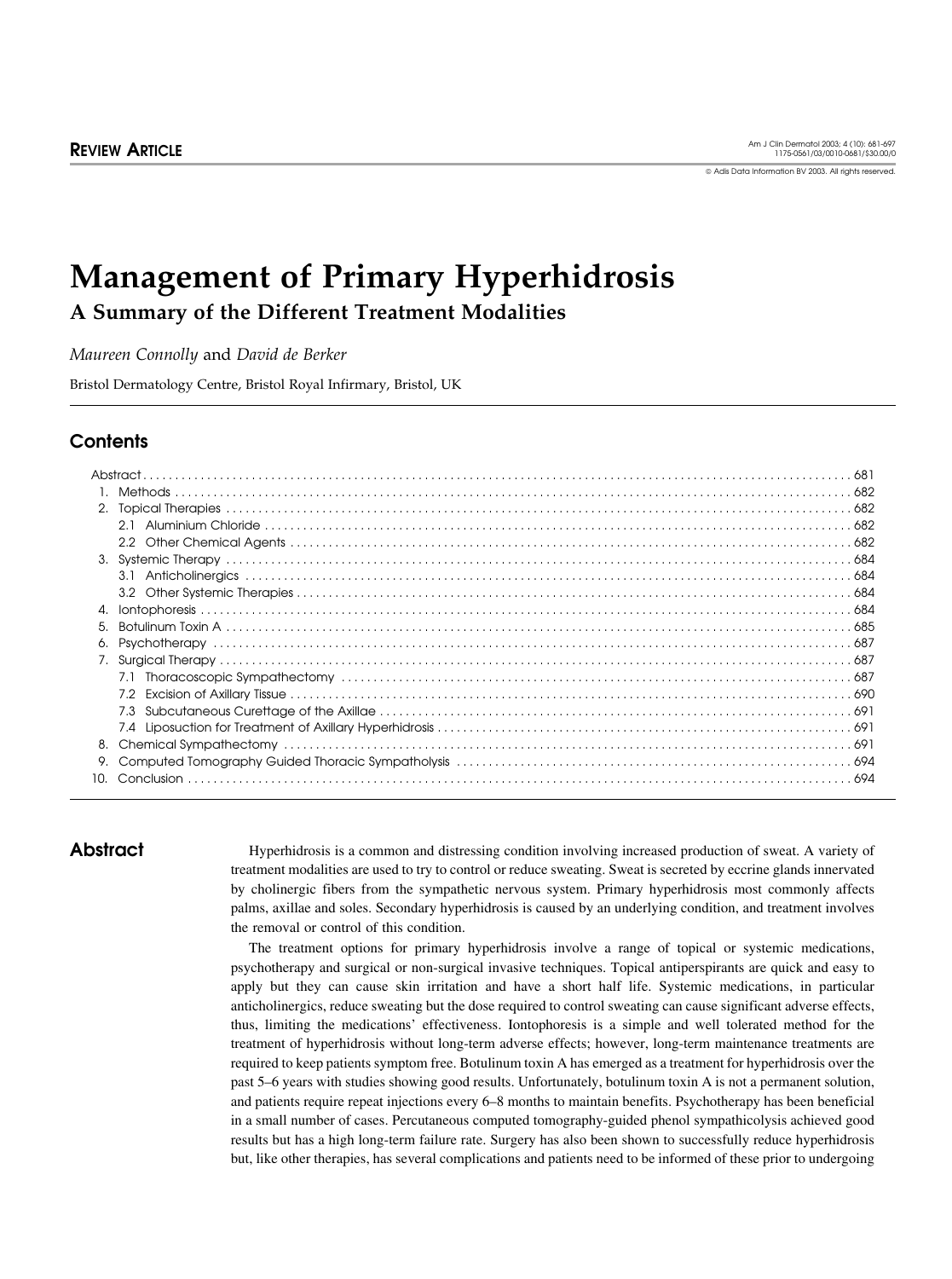surgery. The excision of axillary sweat glands can cause unsightly scarring and transthoracic sympathectomy (either open or endoscopic) can be associated with complications of compensatory and gustatory hyperhidrosis, Horner syndrome and neuralgia, some of which patients may find worse than the condition itself.

sweat. Primary hyperhidrosis (idiopathic, essential) is most typi-<br>atrophy of the secretory cells.<sup>[51]</sup> cally limited to the palms, soles or axillae where excess sweating is In an extensive review of the literature on topical antiper-

derstood but it has been suggested that it could be caused by an chloride-vinylidine chloride copolymer sheeting (Saran wrap) ideunexplained localized overfunctioning of the sympathetic fibers ally overnight for 6–8 hours. Adverse effects included tingling, a that pass through  $T_2$  and  $T_3$  ganglia.<sup>[2]</sup> Secondary hyperhidrosis is feeling of warmth and occasionally some branny desquamation caused by an underlying condition, and management involves the was noticed. elimination or control of this condition. In contrast, primary hyper-<br>Scholes et al.<sup>[4]</sup> performed a larger study using 20% absolute

topical therapies, systemic medications, iontophoresis, behavioral was the most commonly reported adverse effect. Unfortunately, to therapy or surgery, and each option has its own advantages, maintain the control of sweating, the majority of patients had to disadvantages, adverse effects (see table I), and complications. continue to use the solution every  $7-21$  days. Goh<sup>[5]</sup> studied the Hyperhidrosis can be an extremely disabling condition for patients efficacy of topical aluminium chloride hexahydrate 20% in alcobut as treatments also cause adverse effects, it is important that hol solution for the treatment of symptomatic palmar hyperhidropatients are given precise information regarding the efficacy, sis in 12 patients. He reported that the absolute ethyl alcohol adverse effects, and complications of each treatment modality reduced palmar sweating within 48 hours of application but its prior to starting any individual therapy. Often the management of effect disappeared within 48 hours of stopping treatment. hyperhidrosis is tailored to individuals, based on the severity of The available evidence would suggest that absolute ethyl alcotheir symptoms in addition to their personal preferences or circum- hol is an effective non-surgical, first line treatment for both stances. The aim of this paper is an attempt to summarize the axillary and palmar hyperhidrosis that has a relatively good safety numerous treatment options available for primary hyperhidrosis profile and is easy to apply despite its disadvantages of skin giving a comprehensive view of their indications, adverse effects irritation and short duration of action. and complications.

effective topical agents in studies.<sup>[3,4,49]</sup> It may work by mechani-<br>glutaraldehyde and it stains the skin.

Hyperhidrosis is the production of excessive quantities of cally obstructing the eccrine sweat gland pore<sup>[50]</sup> or by causing

usually increased by mental stimuli rather than exercise or heat.<sup>[1]</sup> spirants Shelley and Hurley<sup>[3]</sup> concluded that  $25\%$  aluminium Sweat is secreted by eccrine glands innervated by cholinergic chloride hexahydrate in absolute ethyl alcohol was the most effecfibers from the sympathetic nervous system. tive agent for axillary hyperhidrosis. It needed to be applied to a The pathophysiology of essential hyperhidrosis is poorly un- dry axilla (not shaved for 48 hours) and occluded with a vinyl

hidrosis requires treatments that will reduce sweating to a level ethyl alcohol for axillary hyperhidrosis. Of the 65 patients, 64 that patients find acceptable by pharmaceutical, psychotherapy or achieved excellent control of sweating and occlusion of the area surgical means. was felt to be unnecessary. Axillary skin irritation, which was The various modalities used to treat the condition include relieved by applying 1% hydrocortisone cream the morning after,

## 2.2 Other Chemical Agents **1. Methods**

A Medline search was performed from March 1966 to March Other chemical agents used in the past for hyperhidrosis are the 2001 using the search terms hyperhidrosis, treatment, manage- aldehydes. Glutaraldehyde 10% in a buffered solution was found ment, botulinum toxin, anticholinergics, iontophoresis, psycho- to be effective for plantar hyperhidrosis in a study of 25 patients by therapy, sympathectomy and sympatholysis. Juhlin and Hansson.<sup>[52]</sup> Unfortunately, it stains the skin and can cause allergic sensitization and as a result is only suitable for feet. **2. Topical Therapies** Formaldehyde also effectively reduced axillary sweating but its use today is not recommended due to its high risk of inducing an 2.1 Aluminium Chloride allergic contact sensitivity.<sup>[53]</sup> Although methenamine<sup>[54]</sup> converts into formaldehyde on the skin, it can be effective and is reported to Aluminium chloride has been reported as one of the most be less sensitizing. Tannic acid<sup>[53]</sup> (strong tea) is less effective than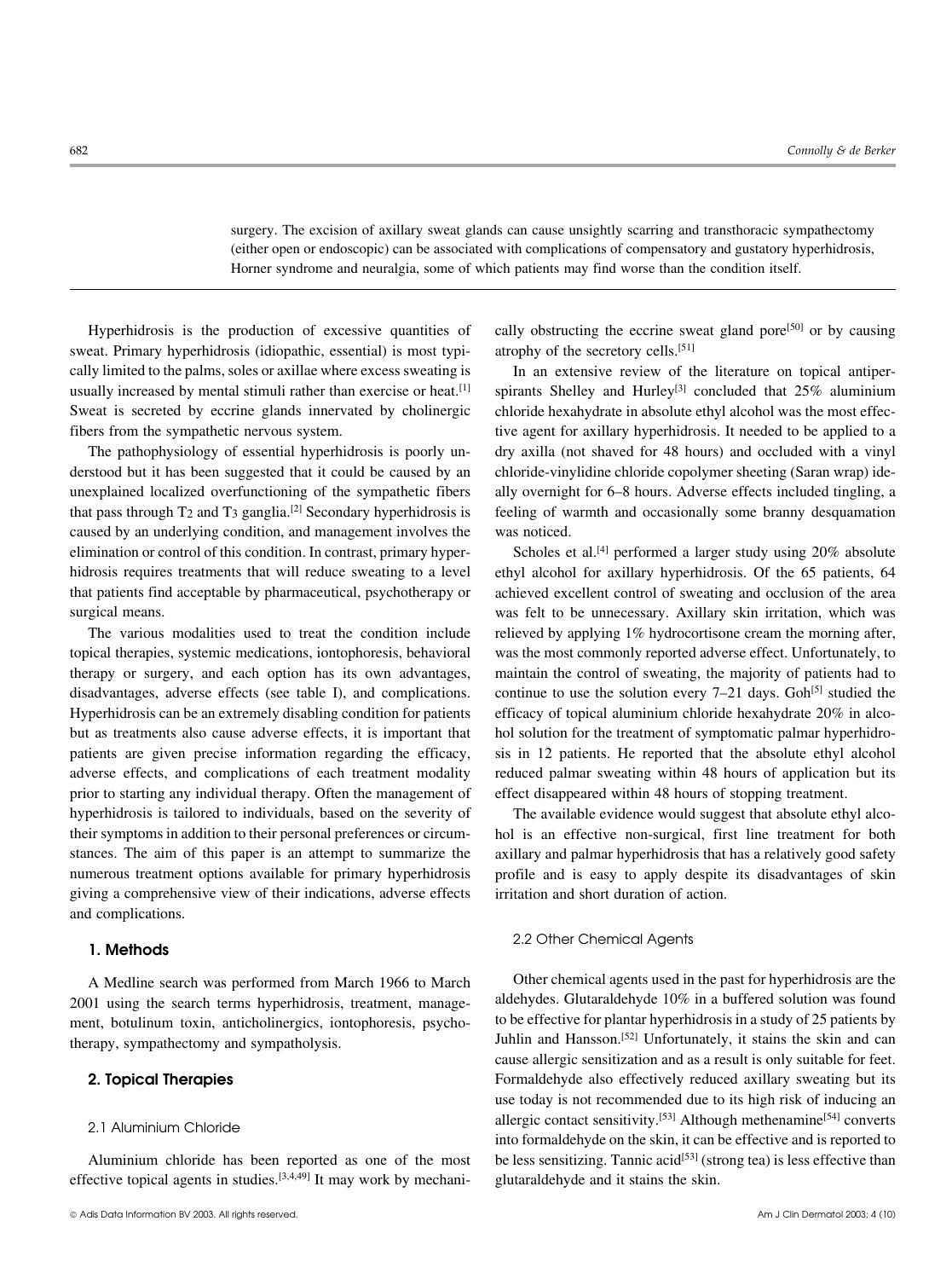| Treatments                                                                                     | Adverse effects                                                                                                                                                                 | References                                                                                                                                                                                                                                                                                                                                                                                                             |  |  |  |  |
|------------------------------------------------------------------------------------------------|---------------------------------------------------------------------------------------------------------------------------------------------------------------------------------|------------------------------------------------------------------------------------------------------------------------------------------------------------------------------------------------------------------------------------------------------------------------------------------------------------------------------------------------------------------------------------------------------------------------|--|--|--|--|
| <b>Medical</b>                                                                                 |                                                                                                                                                                                 |                                                                                                                                                                                                                                                                                                                                                                                                                        |  |  |  |  |
| Topical agents                                                                                 | Skin irritation                                                                                                                                                                 | Shelley & Hurley, <sup>[3]</sup> Scholes et al., <sup>[4]</sup> Goh <sup>[5]</sup>                                                                                                                                                                                                                                                                                                                                     |  |  |  |  |
| Systemic anticholinergic drugs                                                                 | Dry mouth, blurred vision, constipation and urinary<br>retention                                                                                                                | Herxheimer, [6] Canaday & Stanford <sup>[7]</sup>                                                                                                                                                                                                                                                                                                                                                                      |  |  |  |  |
| Clonidine                                                                                      | Drowsiness, hair thinning and compensatory<br>sweating                                                                                                                          | Nesathurai & Harvey, [8] Torch <sup>[9]</sup>                                                                                                                                                                                                                                                                                                                                                                          |  |  |  |  |
| $\alpha$ -Adrenoceptor antagonists                                                             | Orthostatic hypotension                                                                                                                                                         | Manusov & Nadeau <sup>[10]</sup>                                                                                                                                                                                                                                                                                                                                                                                       |  |  |  |  |
| lontophoresis                                                                                  | Pins and needles sensation, vesicles, papules, skin<br>irritation and excessive dryness                                                                                         | Hölzle & Alberti, [11] Akins et al. [12]                                                                                                                                                                                                                                                                                                                                                                               |  |  |  |  |
| Botulinum toxin A                                                                              | Painful injections, temporary muscle weakness,<br>headaches, muscle soreness and hematomas at<br>injection sites                                                                | Odderson, [13] Heckmann et al., [14] Shelley et al., [15]<br>Solomon et al., [16] Schnider et al., [17] Kinkelin et al., [18]<br>Naver et al., [19] Naumann et al., [20] Karamfilov et al. [21]                                                                                                                                                                                                                        |  |  |  |  |
| Psychotherapy                                                                                  |                                                                                                                                                                                 |                                                                                                                                                                                                                                                                                                                                                                                                                        |  |  |  |  |
| <b>Biofeedback</b>                                                                             |                                                                                                                                                                                 | Duller & Doyle Gentry <sup>[22]</sup>                                                                                                                                                                                                                                                                                                                                                                                  |  |  |  |  |
| <b>Surgical</b>                                                                                |                                                                                                                                                                                 |                                                                                                                                                                                                                                                                                                                                                                                                                        |  |  |  |  |
| Open sympathectomy supraclavicular/transaxillary/<br>posterior approach/ anterior transthoraic | Brachial palsy, phrenic nerve damage, chylothorax,<br>recurrent laryngeal nerve damage, pneumothorax,<br>hemothorax, compensatory and gustatory sweating<br>and Horner syndrome | Adar et al., <sup>[1]</sup> Greenhalgh et al., <sup>[23]</sup> Ellis, <sup>[24]</sup> Hashmonai<br>et al., <sup>[25]</sup> Moran & Brady, <sup>[26]</sup>                                                                                                                                                                                                                                                              |  |  |  |  |
| Thoracoscopic sympathectomy                                                                    | Compensatory and gustatory sweating, neuralgia,<br>Horner syndrome, phantom sweating, hemothorax,<br>pneumothorax, chest pain and wound infection                               | Zacherl et al., [27] Shachor et al., [28] Lin & Fang, [29]<br>Yamamato et al., <sup>[30]</sup> Sung et al., <sup>[31]</sup> Herbst et al., <sup>[32]</sup><br>Drott et al., <sup>[33]</sup> Graham et al., <sup>[34]</sup> Rex et al., <sup>[35]</sup> Fox et<br>al., <sup>[36]</sup> Chiou & Chen, <sup>[37]</sup> Hsu et al., <sup>[38]</sup> Noppen et al., <sup>[39]</sup><br>Hsia et al., [40] Orteau et al. [41] |  |  |  |  |
| Excision of axillary tissue                                                                    | Scarring, wound infections and abscesses, limitation<br>of arm movement                                                                                                         | Ellis, <a>[42]</a> Hurley & Shelley, <a>[43]</a>                                                                                                                                                                                                                                                                                                                                                                       |  |  |  |  |
| Subcutaneous curettage of the axillae                                                          | Axillary scarring treatment failure                                                                                                                                             | Jemec, [44] Ellis <sup>[42]</sup>                                                                                                                                                                                                                                                                                                                                                                                      |  |  |  |  |
| Suction-assisted lipolysis                                                                     | Postoperative pain and temporary limitation of arm<br>movement                                                                                                                  | Lillis & Coleman $[45]$                                                                                                                                                                                                                                                                                                                                                                                                |  |  |  |  |
| Other invasive techniques                                                                      |                                                                                                                                                                                 |                                                                                                                                                                                                                                                                                                                                                                                                                        |  |  |  |  |
| Chemical sympathectomy                                                                         | Compensatory hyperhidrosis neuralgia                                                                                                                                            | Kobayashi et al. <sup>[46]</sup>                                                                                                                                                                                                                                                                                                                                                                                       |  |  |  |  |
| Computed Tomography guided thoracic<br>sympatholysis                                           | Pneumothorax, neuralgia, chest pain, Horner<br>syndrome and compensatory sweating                                                                                               | Dordelinger & Kurdziel, [47] Lucas et al. [48]                                                                                                                                                                                                                                                                                                                                                                         |  |  |  |  |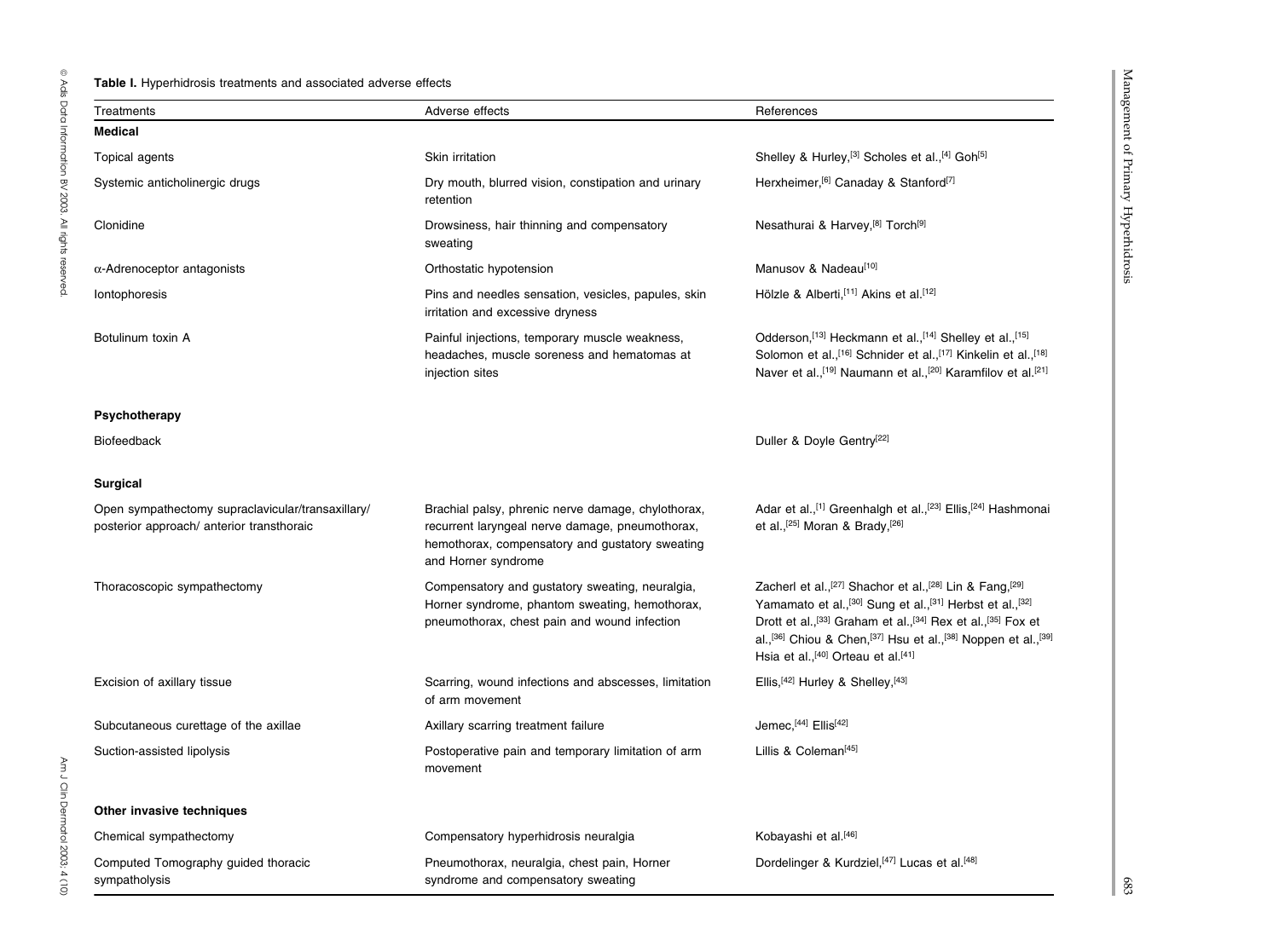cholinergic in nature<sup>[55]</sup> and, as a result, systemic anticholinergics determine if calcium-channel antagonists, αadrenoceptor antagonmay help to relieve symptoms of hyperhidrosis. Unfortunately the ists and clonidine will become effective treatment modalities for doses required to achieve reduced sweating may also result in primary hyperhidrosis. adverse effects including dry mouth, blurred vision, urinary retention and constipation.<sup>[56]</sup> These adverse effects keep doses down **4. Iontophoresis** and put patients off. Consequently the drugs have a limited value. Anticholinergics are also known as antimuscarinics. The earliest<br>reports of systemic therapy for hyperhidrosis described the use of<br>the anticholinergic methantheline bromide in four women follow-<br>ing the observation that p

actylcholine on the sweat glands but often their adverse effects<br>can be worse than the condition itself. Frequently, higher doses<br>than recommended by the manufacturers are needed to control ance of this technique is usuall symptoms.<sup>[6]</sup> Today, a commonly used anticholinergic is propan-<br>that can be associated with injections.<sup>[65]</sup><br>In 1068, Lavit<sup>[68]</sup> was reapposible for the bromate, which is initially used at low dose and increased<br>as tolerated.<sup>[58]</sup> Propantheline bromide has also been reported to<br>reduce the discomfort associated with sweating related to spinal

with its anticholinergic action is probably the most useful.<sup>[58]</sup>

**3. Systemic Therapy** sweating.<sup>[8]</sup> Another case report<sup>[9]</sup> showed the complete remission of facial and scalp hyperhidrosis using a combination of clonidine and a topical solution of 20% aluminium chloride in anhydrous 3.1 Anticholinergics ethyl alcohol. Due to the paucity in the current literature, random-Sweat glands are supplied by sympathetic nerves that are ized controlled trials will need to be performed before one can

hands.<sup>[57]</sup><br>Atropine-like drugs<sup>[6]</sup> have been used to block the effect of<br>acetylcholine on the sweat glands but often their adverse effects<br>acetylcholine on the sweat glands but often their adverse effects<br>inarcial<sup>67]</sup>

reduce the discomfort associated with sweating related to spinal<br>cord injury.<sup>[7]</sup> Another successfully used anticholinergic drug is<br>glycopyrronium bromide.<sup>[59]</sup><br>Alberti<sup>[11]</sup> looked at the adverse effects and long-term e Entiped to suppress hyperhidrosis<sup>[6]</sup> but because of their serious<br>adverse effects and long-term efficacy of<br>absent to suppress hyperhidrosis<sup>[6]</sup> but because of their serious<br>adverse effects including postural hypotensio with its anticholinergic action is probably the most useful.<sup>[60]</sup> noted that both groups developed recurrence of sweating within Patients with facial hyperhidrosis responded to amitriptyline,<sup>[60]</sup> weeks of discontinuing while clonazepam, an anxiolytic, successfully treated a patient<br>with unilateral localized facial hyperhidrosis.<sup>[61]</sup><br>tends of the term is a very without any long term educate offects. treated for up to 4 years without any long-term adverse effects.

Adverse effects associated with iontophoresis include a 'pins 3.2 Other Systemic Therapies and needles' sensation, vesicles, erythematous papules and scal-There are few studies addressing the use of systemic treatments ing.<sup>[12]</sup> Decreasing the frequency of treatments and using emolin primary hyperhidrosis and hence treatments are often based on lients can reduce the palms from becoming dry, cracked or fisisolated case reports or anecdotally. Calcium-channel antagon- sured. Open wounds in the treatment areas need to be covered with ists<sup>[62]</sup> were tried after Sato<sup>[63]</sup> elucidated the central role of calci-<br>petrolatum to avoid unnecessary skin discomfort during iontoum flux in eccrine secretion. The successful use of diltiazem, a phoresis. It is recommended that patients with cardiac arrhythmias calcium-channel antagonist, in two family members with heredita- or with electronic implants e.g. pacemakers should be excluded ry emotional hyperhidrosis was described.<sup>[62]</sup> A case report show- from iontophoresis.<sup>[11]</sup> It is contraindicated in pregnancy.<sup>[11]</sup> Loed that the αadrenoceptor antagonist phenoxybenzamine, as a calized adverse effects can be related to individual susceptibility, possible treatment for hyperhidrosis.[10] Clonidine has been shown longer treatment time and dissociation of water into hydrogen or to successfully reduce the incidence and frequency of gustatory hydroxide ions.<sup>[73]</sup> Higher amperage and short treatment intervals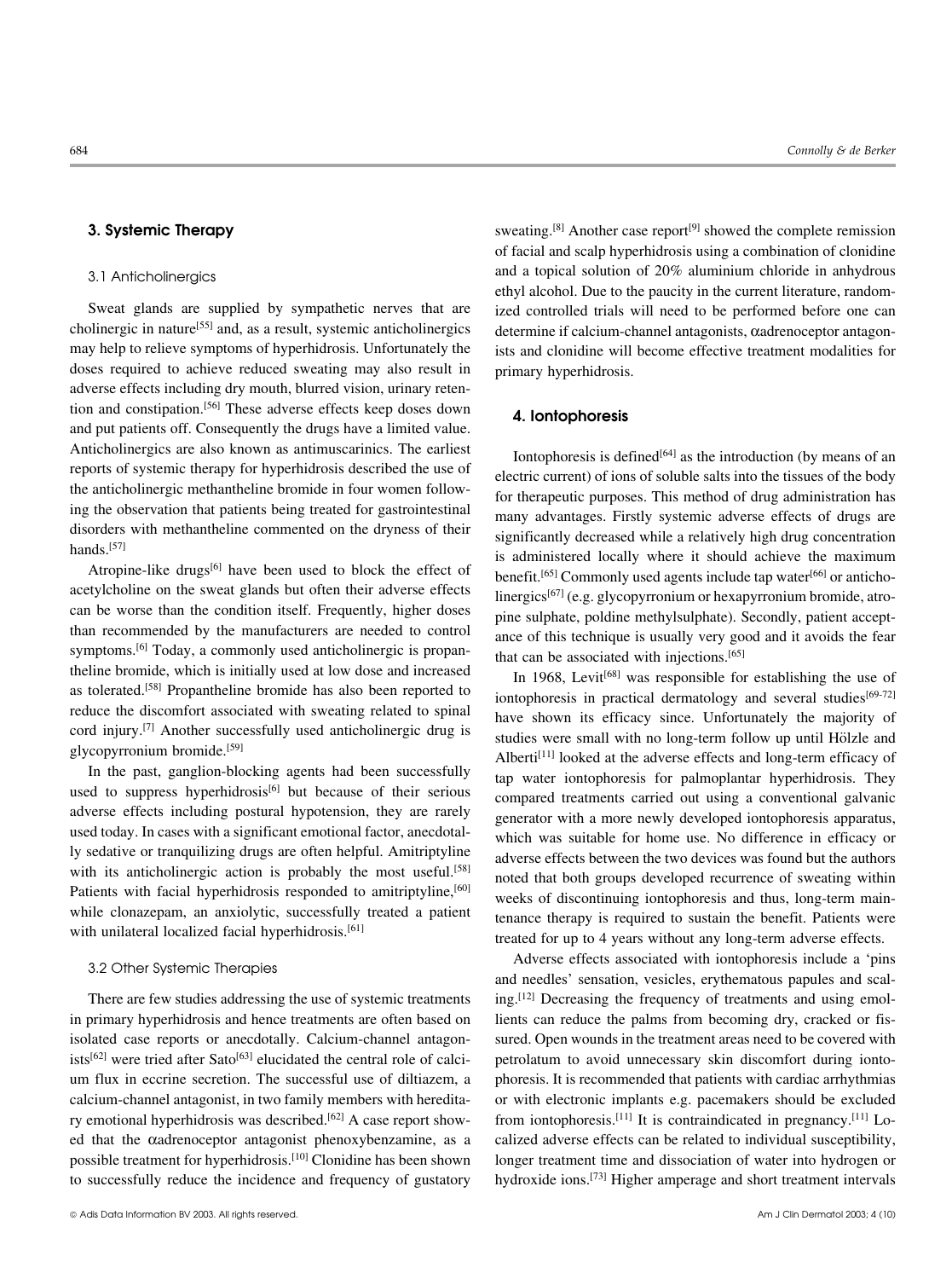also enhance skin irritation.<sup>[11]</sup> Adverse effects are often more this dose would be much higher than the usual amounts used in the pronounced when anticholinergic $[67,74]$  compounds are used in-<br>treatment of hyperhidrosis. stead of tap water. This is the result of systemic anticholinergic The first use of botulinum toxin for therapeutic purposes was in

effective as for palms and soles, as only 37.5% of axilla sites strabismus.[84,85] Since then, botulinum toxin A has had several responded within 14 days of treatment, using the Drionic portable indications in ophthalmology as a treatment for acute lateral iontophoretic unit.<sup>[12]</sup> One of the reasons for this may be the rectus,<sup>[86]</sup> nystagmus<sup>[87]</sup> and blepharospasm.<sup>[88]</sup> In neurology it has difficulty in maintaining a proper skin contact in the axillary area been used to treat cervical dystonia<sup>[89,90]</sup> and hemifacial due to the bulkiness of the Drionic unit. Therefore, using a spasm.<sup>[88,91]</sup> More recently it has been reported as a cosmetic modified iontophoretic method<sup>[75]</sup> with an anticholinergic agent therapy for glabellar wrinkles.<sup>[92]</sup> and aluminium chloride can obtain better results in the axilla. Bushara and Park<sup>[93]</sup> first reported the use of botulinum toxin A

satory hyperhidrosis. However, the disadvantages are that it is injected with toxin. very time consuming for patients even if self-administered in their In 1996 a study to determine the dosage, pattern and duration of own home as patients may need to perform iontophoresis up to the anhidrotic effect of botulinum toxin A in healthy volunteers several times a week for up to 30 minutes at a time to remain was performed [94] The conclusion symptom free. It also requires access to equipment that may be too tions of botulinum toxin A caused chemodenervation of the sweat expensive for some patients to afford and treatment may need to be glands and although it could be considered, as a possible novel continued long term. treatment for severe axillary hyperhidrosis, further randomized

bacterium Clostridium botulinum. There are seven different ser- have shown botulinum toxin as a well tolerated, minimally invaotypes  $(A-G)$ , [76] of which A is the most potent.<sup>[77]</sup> Types B and F sive and effective treatment for primary hyperhidrosis. Unfortuare currently being investigated for use in patients who have nately, most of the studies were performed upon small numbers of developed immunity to toxin type A.<sup>[78]</sup> Botulinum toxin inhibits patients and it wasn't until more recently a large multicenter the release of acetylcholine from the presynaptic terminal of the randomized controlled trial, $[14]$  on behalf of the hyperhidrosis neuromuscular junction of striated muscle leading to muscle study group, reconfirmed that intradermal injection of botulinum weakness and paralysis within  $1-14$  days.<sup>[79]</sup> Over 3–4 months, toxin A was an effective and well tolerated therapy for severe new neuromuscular junctions are formed and muscle function axillary hyperhidrosis. slowly returns. The toxin can also produce loss of sweating, in the One of the most common adverse effects associated with botutreated area, by inhibiting the release of acetylcholine from sympa- linum toxin A therapy was temporary weakness of the small thetic nerves that innervate eccrine sweat glands.<sup>[80]</sup> muscles of the hand,<sup>[15-17,97]</sup> which lasted from 3–6 weeks. When

cially available forms of botulinum toxin A available for clinical caused a temporary partial disability in frowning of the forehead, use in the UK and throughout the rest of Europe. Botox<sup>®</sup> is the which disappeared after a number of weeks (range of  $1-8$ only product licensed in US. They both have similar actions, but weeks).[18] Pain experienced during palmar injections can be rethe two preparations are distinct because of different vehicles, duced by applying cold packs to the area for 15 minutes<sup>[19,20]</sup> or, dilution schemes and potency.<sup>[81]</sup> This is an important fact to alternatively, spraying liquid nitrogen to the area for 5 seconds consider when comparing studies and treating patients. From before injections. Inducing regional anesthesia of the palms by a experiments in monkeys it has been calculated that the 50% lethal median or ulnar nerve block, prior to injections, can also reduce dose (LD<sub>50</sub>) of Botox<sup>®</sup> is 2700 units in an average 70kg human;<sup>[82]</sup> pain.<sup>[19]</sup> Other adverse effects including headaches,<sup>[14]</sup> muscle

blockade and the symptoms include a dry mouth or throat dryness. monkeys in 1973,[83] used to demonstrate reversible ocular muscle The use of iontophoresis for axillary hyperhidrosis is not as paralysis. In 1980 it was injected in humans as a therapy for

Overall, iontophoresis results in a reduction of hyperhidrosis of for the treatment of hyperhidrosis. They studied facial sweating in palms, soles and axillae. It is a simple, effective method without three patients treated with botulinum toxin A for hemifacial spasm long-term adverse effects and is not associated with any compen- and noticed patients had an area of anhidrosis around the area

> was performed.<sup>[94]</sup> The conclusion was that subcutaneous injeccontrolled trials were needed.

**5. Botulinum Toxin A** Botulinum toxin A has been reported as an effective treatment for gustatory sweating in addition to axillary, palmar, plantar and Botulinum toxin A is a neurotoxin produced by the anaerobic frontal hyperhidrosis.<sup>[13]</sup> Several studies (summarized in table II)

Botox<sup> $\mathfrak{D}^1$ </sup> (Allergen) and Dysport<sup>®</sup> (Ipsen) are the two commer-<br>botulinum toxin A was used to treat frontal hyperhidrosis, it

**<sup>1</sup>** Use of tradenames is for product identification only and does not imply endorsement.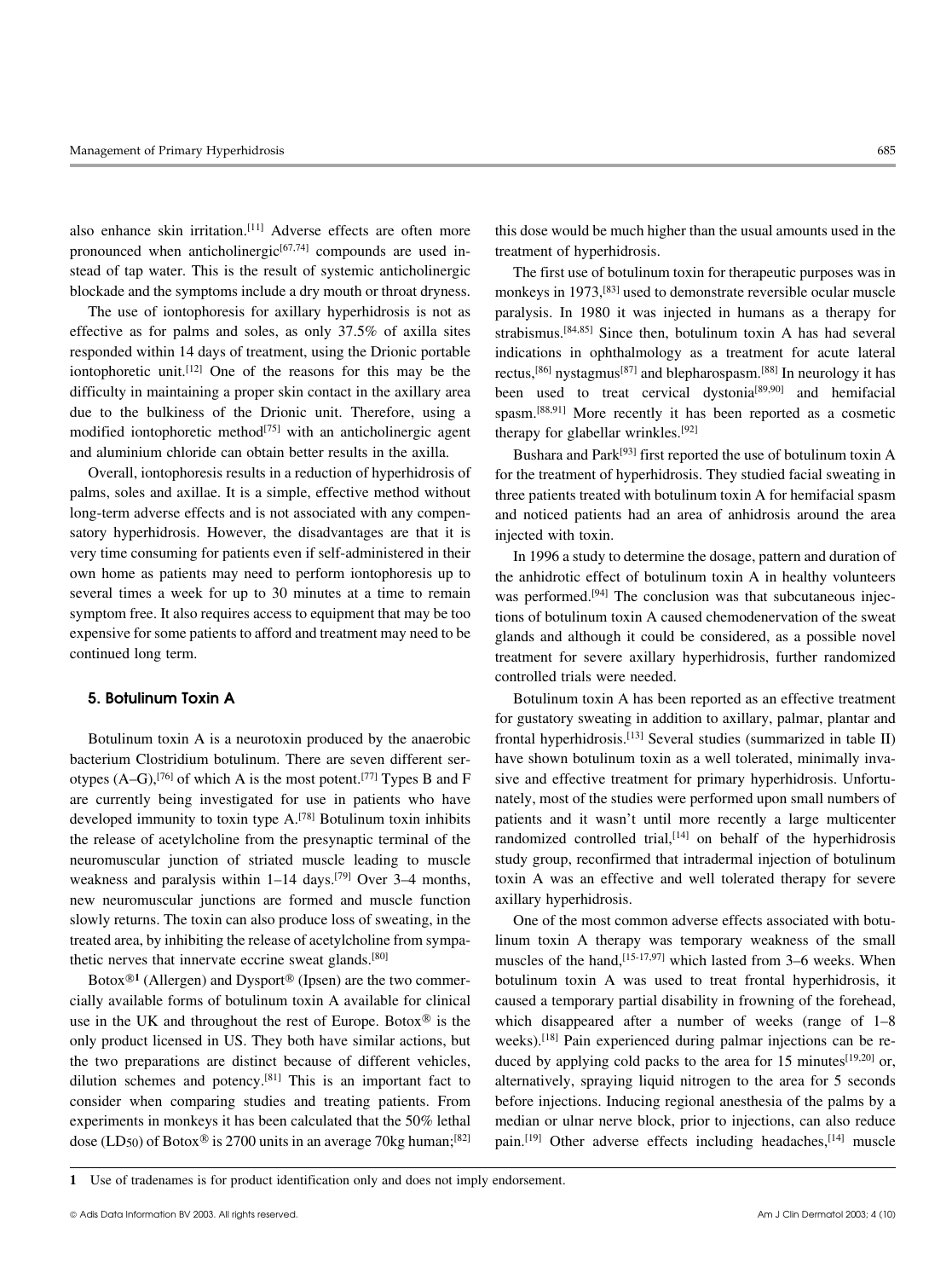| <b>Studies</b>                       | No. of pts     | Sites treated                                 | Toxin studied        |                                                                                                                       | <b>Treatment success</b>                                                       | Adverse effects (pts)                                                                              | Duration of benefit                                                    |  |
|--------------------------------------|----------------|-----------------------------------------------|----------------------|-----------------------------------------------------------------------------------------------------------------------|--------------------------------------------------------------------------------|----------------------------------------------------------------------------------------------------|------------------------------------------------------------------------|--|
|                                      |                |                                               | type                 | dose and site                                                                                                         |                                                                                |                                                                                                    | (months)                                                               |  |
| Bushara et al. <sup>[94]</sup>       | $\overline{7}$ | Axilla ( $n = 5$ )                            | <b>BOTOX®</b>        | $15 - 50U^a$                                                                                                          | 57% clear                                                                      | None                                                                                               | 6–8 ( $n = 2$ with no<br>sweating; 1 with<br>reduced sweating)         |  |
|                                      |                | Dorsum hand<br>$(n = 2)$                      | Dysport <sup>®</sup> | 20U                                                                                                                   | 14% improved                                                                   |                                                                                                    | 11 ( $n = 2$ with no<br>sweating)                                      |  |
| Schnider et al. <sup>[17]</sup>      | 11             | Palms                                         | Dysport <sup>®</sup> | 120U each palm (20U<br>injected into 6 sites)                                                                         | 31% had reduced<br>sweating after 13<br>weeks                                  | Muscle weakness ( $n =$<br>3); hematoma $(n = 1)$ ;<br>Painful $(n = 3)$                           | after 3.25 ( $n = 8/11$ )                                              |  |
| Odderson <sup>[95]</sup>             | $\overline{c}$ | Axillae                                       | Not specified        | 50U each axilla (2<br>sites)                                                                                          | 71-76% sweat<br>reduction                                                      | Pain with injections;<br>hematomas                                                                 | $2(n = 2)$                                                             |  |
| Shelley et al.[15]                   | 4              | Palms                                         | <b>BOTOX®</b>        | 100U each palm (50<br>injection sites with 2U<br>to each, into both<br>palms)                                         | 100% of patients had<br>reduced sweating                                       | Mild thumb weakness<br>$(n = 1)$ for a duration of<br>3 weeks                                      | 4 (n = $1/4$ ); 7 (n = $2/$<br>4); 12 (n = $1/4$ )                     |  |
| Naumann et al. <sup>[20]</sup>       | 11             | Axillae; palms;<br>soles                      | <b>BOTOX®</b>        | 3U each site; injected<br>over a 4cm <sup>2</sup> area                                                                | 100% of patients had<br>reduced sweating                                       | Pain with injection;<br>hematomas                                                                  | $>5$ (n = 11/11)                                                       |  |
| Glogau <sup>[80]</sup>               | 12             | Axillae                                       | <b>BOTOX®</b>        | 50U divided into<br>smaller portions into<br>each axilla                                                              | 100% of patients had<br>reduced sweating                                       | Minor pinpoint<br>hemorrhage at site of<br>entry of needle                                         | 5.2 (mean duration)                                                    |  |
| Schnider et al. <sup>[96]</sup>      | 13             | Axillae                                       | Dysport <sup>®</sup> | 200U total; each axilla<br>$(6 \text{ sites})$                                                                        | 10 patients 'markedly'<br>improved and 3<br>patients 'moderately'<br>improved  | Minor pruritus ( $n = 2$ );<br>constipation ( $n = 2$ );<br>increased palmar<br>sweating $(n = 2)$ | At $3.25$ (n = 13)                                                     |  |
| Naver et al. <sup>[19]</sup>         | 170            | Axillae; palms;<br>face; feet; other<br>sites | <b>BOTOX®</b>        | 0.5 U/cm <sup>2</sup> or 0.8 U/cm <sup>2</sup><br>to various areas; mean<br>total dose 170U to<br>palm, 60U to axilla | 90% with 0.8 U/cm <sup>2</sup><br>given, but less for 0.5<br>U/cm <sup>2</sup> | Very dry palms in 25%;<br>reduced finger power in<br>66% for a mean of 2<br>weeks                  | 10 (median duration);<br>$3 - 14$                                      |  |
| Solomon &<br>Haymann <sup>[16]</sup> | 20             | Palms                                         | <b>BOTOX®</b>        | 2.5U or 5.0U to various<br>areas; total dose of<br>165U to several areas<br>over 4 weeks                              | 79% in 1st week                                                                | Pain during injections,<br>mild muscle weakness<br>in 21%                                          | 1 patient lost to<br>follow-up                                         |  |
|                                      |                | <b>Digits</b>                                 | <b>BOTOX®</b>        | 165U into each hand<br>over a 4-week period                                                                           | 100% in 2 weeks                                                                |                                                                                                    | 4 (n = 1); 5 (n = 1);<br>6 (n = 3); 7 (n = 8);<br>$8(n = 3); 9(n = 3)$ |  |
| Karamfilov et<br>$al.^{[21]}$        | 24             | Axillae                                       | <b>BOTOX®</b>        | 200U to each axilla;<br>5-10U injected to<br>several areas                                                            | 100% after 6 days                                                              | Pain and burning<br>during injections                                                              | 7 (n = 2); 8 (n = 1); 9<br>$(n = 3)$ ; >10 $(n = 18)$                  |  |
| Heckmann et<br>$al.$ <sup>[14]</sup> | 145            | Axillae                                       | Dysport <sup>®</sup> | 200U then 2 weeks<br>later 100U; injected into<br>1 axilla, then into other<br>axillae                                | 81.4% reduction in<br>sweating with 200U,<br>76.5% with 100U                   | Headache ( $n = 4$ );<br>muscle soreness ( $n =$<br>2); facial sweating ( $n =$<br>1)              | 6 ( $n = 136$ had rates<br>of sweating below<br>baseline)              |  |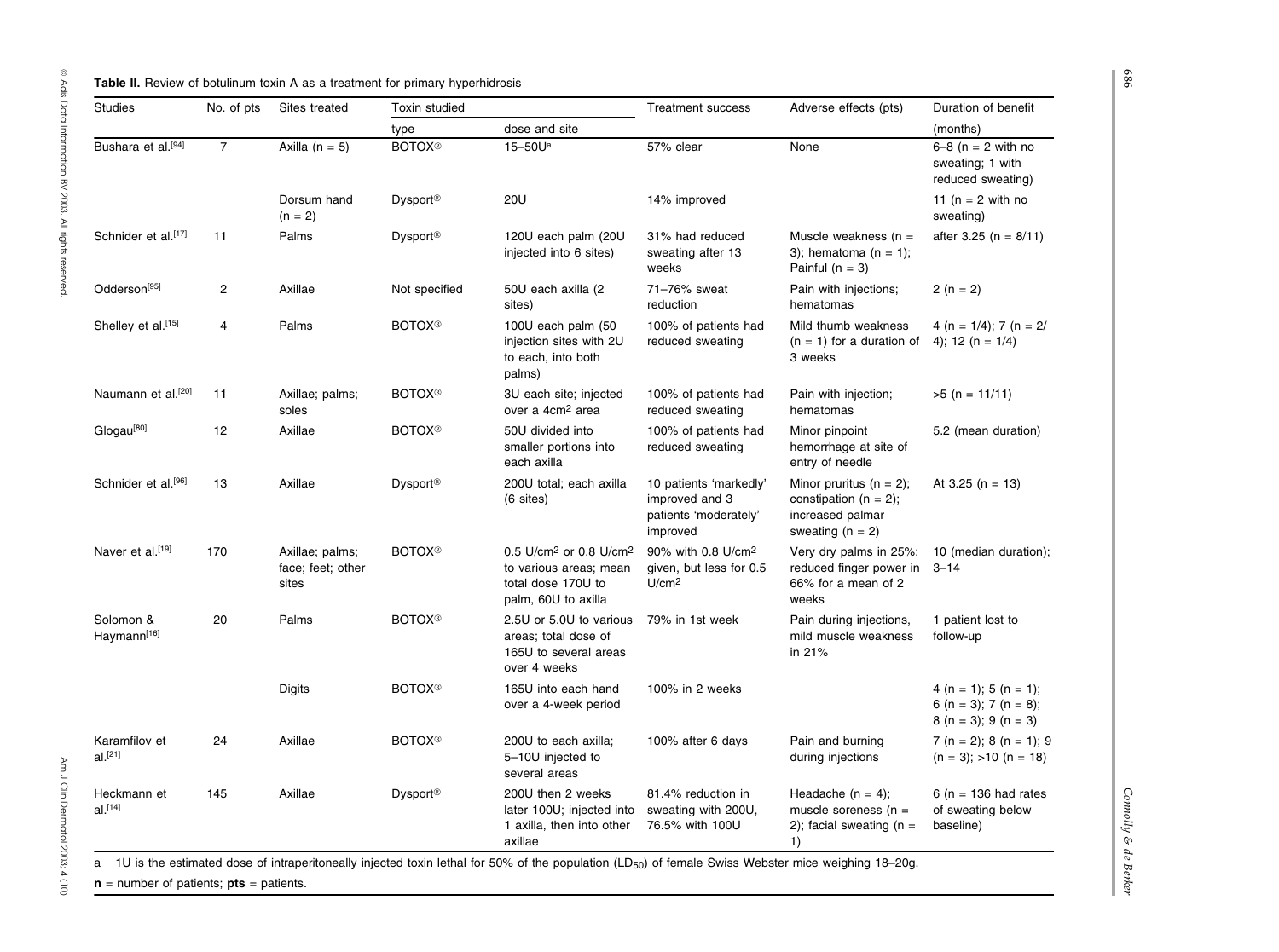soreness of the shoulder girdle,  $[14]$  increased facial sweating,  $[14]$ axillary itching[14] and minor hematomas at the injection site were also reported.[17,20]

High-dose botulinum toxin  $A^{[21]}$  can lower relapse rates by 50% thus inducing a longer-lasting relief of symptoms but reasons for this were unclear. Neutralizing antibodies have been described in patients treated with deep injections of botulinum toxin A for cervical dystonia[98] but, as far as we are aware, there are no published data on the development of antibodies to botulinum toxin A in patients treated for hyperhidrosis.

Most studies conclude that botulinum toxin A is an effective and well tolerated treatment for axillary,<sup>[21,80,96]</sup> palmar<sup>[15-17]</sup> and frontal<sup>[18]</sup> hyperhidrosis. However, further studies are necessary to standardize injection spacing (see figure 1) and dilution techniques.<sup>[16]</sup>

## **6. Psychotherapy**

Duller and Doyle Gentry<sup>[22]</sup> used biofeedback to significantly<br>improve the degree of sweating experienced by patients. It is a<br>behavioral technique often used in treating somatic disorders,<sup>[99]</sup><br>behavioral technique oft but it had received little attention in treating skin conditions.<sup>[22]</sup> The study involved the use of biofeedback training in the treatment<br>of patients whose primary symptom was chronic hyperhidrosis.<br>The rationale behind using biofeedback is that chronic hyperhidro-<br>The rationale behind using sis can result from anxiety and emotional stimuli and that patients can learn to reduce sweating by learning behavioral-conditioning 7.1 Thoracoscopic Sympathectomy

past 100 years in the management of axillary and palmar hyperhi- A number of approaches have been described for performing



**Fig. 1.** Sites of injection of botulinum toxin A with increased dose and density of injection in the palmar region (•) in contrast to the fingers (▲).

lar<sup>[23,103]</sup> or cervical, axillary,<sup>[24,104]</sup> posterior<sup>[105,106]</sup> and anteri-

techniques.<br>
The results of the study showed that 8 of 14 patients significant-<br>
ly improved and two patients appeared to sweat less during the<br>
limitary in 1942 that Hughes<sup>[110]</sup> described it as a method for sympathec-<br> thoracoscopic sympathectomy  $(VATS)$ .<sup>[27]</sup> The advantages of per-**7. Surgical Therapy 1. Surgical Therapy 1. Surgical Therapy that a better view can be obtained**, surgical safety is increased and A number of surgical approaches have been proposed over the the procedure is easier to perform without reduced efficacy.<sup>[27]</sup>

drosis. These include surgical sympathectomy, axillary gland exci- endoscopic thoracoscopic sympathectomy, which includes elecsion, subcutaneous curettage of the axillae and suction-assisted trocautery of the sympathetic trunk<sup>[112-114]</sup> or electroresection of lipolysis. Surgical sympathectomy involved either an open ap-<br>the appropriate ganglia.<sup>[25,115]</sup> Shachor et al.<sup>[28]</sup> preferred to cauterproach or, today, the more commonly used endoscopic approach. ize and cut the sympathetic nerve and ganglia where they laid on Open surgical sympathectomy was traditionally performed, as the the ribs, as the area is free of blood vessels and thus reduced the upper thoracic sympathetic chain was difficult to access.<sup>[100]</sup> How- risk of bleeding. Lin and Fang<sup>[29]</sup> described a half-sitting position ever this procedure has become obsolete as it had several disad- under single-lumen intubational anesthesia without artificial pneuvantages over thoracoscopic sympathectomy such as a higher rate mothorax for patients undergoing endoscopic transthoracic sym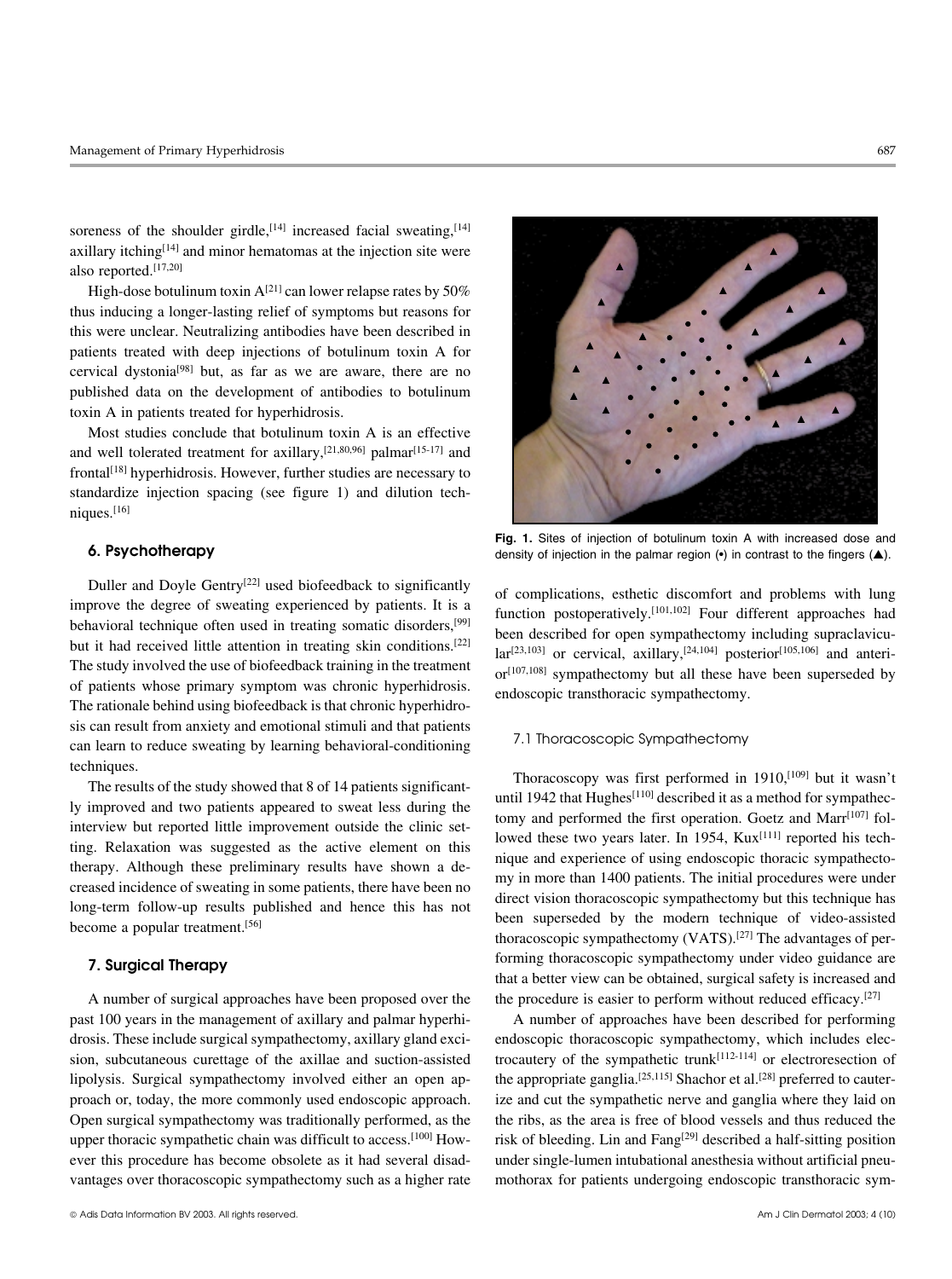achieved after total collapse of the lungs via transient disconnec-<br>satory hyperhidrosis.<sup>[34]</sup> tion of the endotracheal tube by the anesthetist without the need to Phantom sweating<sup>[132]</sup> and gustatory sweating<sup>[133]</sup> are also cominduce an artificial pneumothorax. plications of upper dorsal sympathectomy. Gustatory sweating is a

palmar hyperhidrosis involving video endoscopic sympathectomy specific foods,<sup>[56]</sup> whereas phantom sweating is the sensation of using a fiber-optic CO<sub>2</sub> laser. This method enabled the sympathet- impending hyperhidrosis in the absence of sweating; the mechaic trunk to be visualized clearly on a television monitor and the  $\mu$  nism is poorly understood.<sup>[41]</sup> In one series, phantom sweating was correct segment could be confirmed with the aid of sympathetic reported in 26% of patients, normally occurring within 18 months monitoring by measuring the palmar skin perfusion and palmar of surgery, $[134]$  but the authors postulated that the reason it is not skin temperature intraoperatively. The correct segment was then reported in other series is because patients are not specifically extirpated with a fiber optic laser. The authors believe that seg- asked about the symptom.<sup>[134]</sup> The incidence of gustatory sweating mental ablation is safer, more easily performed than entire trunk may occur in  $0-56\%$  of patients.<sup>[135]</sup> Overall these complications ablation and the risk of injuring intercostal veins or nerves is are not usually incapacitating and most patients cope very well reduced.<sup>[117]</sup> with them.<sup>[56]</sup>

needle endoscopic instrument, which has been used in urologic consists of pain in the sympathectomized limb, appearing someand gynecologic procedures for over 10 years, has been designed time after the operation and its incidence varies between  $0\%$ <sup>[134]</sup> for thoracoscopic sympathectomy. It is reported to be minimally and  $32\%$ .<sup>[136]</sup> The etiology and mechanism of this complication is invasive, very effective and gives a good cosmetic result.  $[30,31,120]$  unknown but damage to the intercostal nerves during endoscopic However, some authors report that limitations of the miniaturized electrocautery can result in postoperative regional pain. [56] instruments are narrow field of vision, lower resolution and diffi- Horner syndrome can be produced by damage to the stellate

severe hand dryness and Horner syndrome.<sup>[32]</sup> Although ETS is a rily and resolve spontaneously.<sup>[28,114]</sup> minimally invasive and successful treatment for hyperhidrosis of Hemothorax and pneumothorax are two further complications

associated with surgical sympathectomy. These include phantom

Compensatory sweating is a well-recognized complication of upper dorsal sympathectomy. Adar et al.<sup>[1]</sup> reported 80% of pa-<br>tients who had open sympathectomies experienced compensatory physema,<sup>[28,34]</sup> chest infection,<sup>[34]</sup> wound infection,<sup>[29,34,114]</sup> chest tients who had open sympathectomies experienced compensatory physema,<sup>[28,34]</sup> chest infection,<sup>[34]</sup> wound infection,<br>hyperhidrosis, but the incidence in ETS varies from 50–97%. It pain<sup>[28,32,37]</sup> respiratory pain<sup>[32]</sup> hyperhidrosis, but the incidence in ETS varies from 50–97%. It can become more apparent after bilateral sympathectomy[36] but Thoracoscopic sympathicolysis causes minimal and subclinical

pathectomy (ETS). They felt that a good operative view could be T3 for axillary denervation may reduce the incidence of compen-

Kao et al.<sup>[116-119]</sup> developed a technique for the treatment of facial sweating triggered by food, especially spicy and some other

More recently the development of a smaller 2mm ultra-thin Neuralgia is an important sequela of sympathectomy.<sup>[56]</sup> It

culty in maintaining control.<sup>[121]</sup> ganglion in particular to the upper C7 portion. The incidence of Several studies have shown that endoscopic sympathectomy Horner syndrome varies between studies, and often is related to has been used successfully to treat primary hyperhidrosis. These the operative method used and the experience of the surstudies are briefly summarized in table III and show the majority geon.<sup>[26,114,134]</sup> The transthoracic endoscopic approach has a much of patients as being satisfied. However, more long-term outcome lower incidence of Horner syndrome than the obsolete open symstudies showed patient satisfaction declined with time as only pathectomy, as it is a minimally invasive procedure with better 66.7% were completely satisfied and 26.7% partially satisfied visualization of the sympathetic trunk. The stellate ganglion lying after a mean follow-up of 16.4 years.<sup>[32]</sup> Some of the reasons for beneath a fat pad is protected, resulting in a lower incidence of patient dissatisfaction were compensatory or gustatory sweating, Horner syndrome from  $0\%^{[29,36]}$  to 2.5%.<sup>[32]</sup> It can occur tempora-

palms and axillae the adverse effects should be discussed with the encountered in upper transthoracic sympathectomy. Of 290 sympatient prior to performing surgery in order to reduce patient's pathectomies,[28] three patients developed a hemothorax with one dissatisfaction long-term. requiring a thoracotomy to stop the bleeding. Hemorrhaging may Sympathectomy is an effective treatment for primary hyperhi- occur following trauma to an intercostal artery, vein or branch of drosis but unfortunately it is not without complications (table IV). the azygos vein and thus early recognition and treatment may Hashmonai et al.<sup>[56]</sup> nicely summarizes the five major problems prevent the development of a hemothorax.<sup>[28]</sup> Pneumothorax and associated with surgical sympathectomy. These include phantom hemothorax following endoscopi sweating, gustatory sweating, Horner syndrome, neuralgia and require a chest drain to be inserted if they fail to resolve spontanecompensatory sweating.<br>
Compensatory sweating is a well-recognized complication of  $0-10\%$  [28,29,32,34,35,37,114]

limiting the extent of sympathectomy to T2 for palmar and T2 and changes in pulmonary function due to a temporary small decrease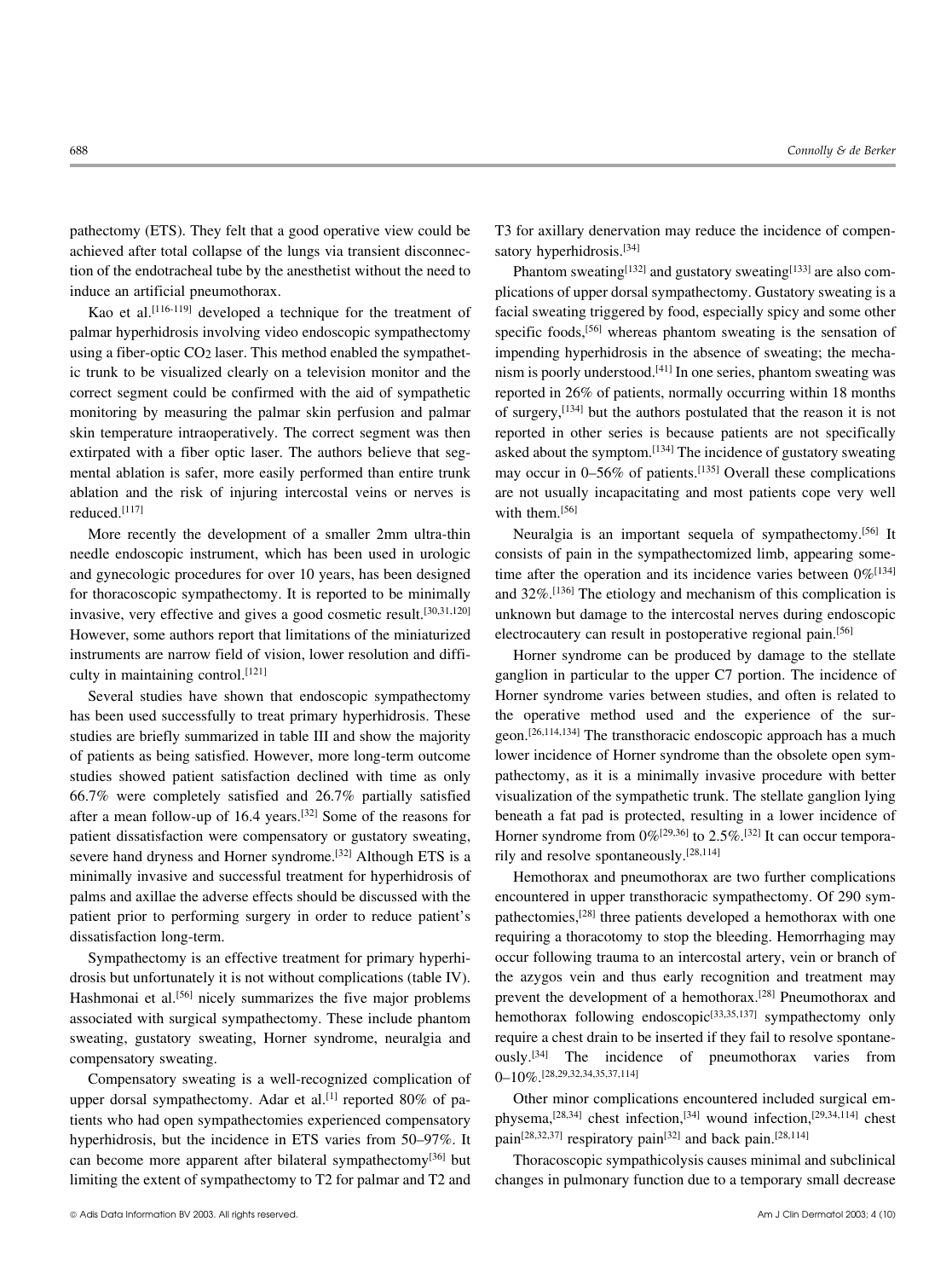| <b>Studies</b>                   | No. of patients  | No              |
|----------------------------------|------------------|-----------------|
|                                  | (no. of patients | (nc             |
|                                  | analyzed)        | an              |
| Byrne et al.[114]                | 112 (85)         | 17 <sub>0</sub> |
| Kao <sup>[116]</sup>             | 14               | 28              |
| Gothberg et al. <sup>[113]</sup> | 450              | 90              |
| Chao et al. <sup>[122]</sup>     | 150              | 29              |
| Shachor et al. <sup>[28]</sup>   | 150              | 29              |
| Kao et al. <sup>[119]</sup>      | 40               |                 |
| Herbst et al. <sup>[32]</sup>    | 323 (270)        | 48              |
|                                  |                  |                 |
| Hsu et al. <sup>[38]</sup>       | 80               | 15 <sub>5</sub> |
| Chen et al.[123]                 | 180              | 35              |
| Drott et al.[33]                 | 850              | 17              |
| Graham et al. <sup>[34]</sup>    | 47 (45)          | 92              |
| Noppen et al. <sup>[39]</sup>    | 100              | 19              |
| $11.2 - 11.1111$                 |                  |                 |

| Studies                         | No. of patients<br>(no. of patients<br>analyzed) | No. of symp<br>(no. of symp<br>analyzed) | Palmar (no.<br>of patients) | Axillary (no.<br>of patients) | Both palm and<br>axillary or other<br>(no. of patients) | Success rate<br>(patients)                            | Failure rate<br>(patients) | Patient satisfaction<br>rate                                                                                                     | Recurrence<br>(patients) |
|---------------------------------|--------------------------------------------------|------------------------------------------|-----------------------------|-------------------------------|---------------------------------------------------------|-------------------------------------------------------|----------------------------|----------------------------------------------------------------------------------------------------------------------------------|--------------------------|
| Byrne et al.[114]               | 112 (85)                                         | 170                                      | 20                          | 17                            | 48                                                      | 98.8%                                                 | 1.2%                       | 91.8%                                                                                                                            |                          |
| Kao <sup>[116]</sup>            | 14                                               | 28                                       | 14                          |                               |                                                         | 100%                                                  |                            |                                                                                                                                  |                          |
| Gothberg et al.[113]            | 450                                              | 900                                      |                             |                               |                                                         |                                                       | 1.8%                       |                                                                                                                                  | 0.9%                     |
| Chao et al.[122]                | 150                                              | 299                                      | 150                         |                               |                                                         | 99.3%                                                 |                            |                                                                                                                                  | 1.33%<br>immediately     |
| Shachor et al.[28]              | 150                                              | 290                                      | 150                         |                               |                                                         | 98%                                                   | 2%                         |                                                                                                                                  | 2%                       |
| Kao et al.[119]                 | 40                                               |                                          | 40                          |                               |                                                         | 100%                                                  | $0\%$                      |                                                                                                                                  | $0\%$                    |
| Herbst et al.[32]               | 323 (270)                                        | 480                                      | 175                         | 39                            | 56                                                      | 98.1%                                                 | 1.9%                       | Initial satisfaction:<br>95.5% total, 2.6%<br>partial; long-term<br>outcome (after 14.6<br>years): 66.7% total,<br>26.7% partial | 1.5%                     |
| Hsu et al.[38]                  | 80                                               | 159                                      | 80                          |                               |                                                         | 88.1% rated<br>as excellent;<br>9.4% rated as<br>good | $0\%$                      |                                                                                                                                  | $0\%$                    |
| Chen et al.[123]                | 180                                              | 357                                      | 180                         |                               |                                                         | 98%                                                   | 2%                         | 95%                                                                                                                              | 2.78%                    |
| Drott et al.[33]                | 850                                              | 1700                                     |                             |                               |                                                         | 98%                                                   | 2%                         | 98%                                                                                                                              | 2%                       |
| Graham et al.[34]               | 47 (45)                                          | 92                                       | 31                          | 16                            |                                                         | 96%                                                   | 4%                         | 91%                                                                                                                              | 4.4%                     |
| Noppen et al.[39]               | 100                                              | 199                                      | 34                          |                               | 66                                                      | 98% palm;<br>62% axilla                               |                            | 100%                                                                                                                             |                          |
| Kao et al.[124]                 | 9988                                             |                                          |                             |                               |                                                         |                                                       |                            |                                                                                                                                  | <3% after 3<br>years     |
| Kopelman et al.[125]            | 53                                               | 106                                      | 53                          |                               |                                                         | 100%                                                  | $0\%$                      | 67.3% total;<br>21.2% partial                                                                                                    | $0\%$                    |
| Gossot et al. <sup>[126]</sup>  | 124                                              | 240                                      | 64 (51.6%)                  | 7 (5.6%)                      | 53 (42.7%)                                              |                                                       |                            |                                                                                                                                  | $5%$                     |
| Lai et al.[127]                 | 72                                               | 144                                      | 72                          |                               |                                                         | 93.1%                                                 | 6.9%                       | 77.7%                                                                                                                            |                          |
| Grabham et al. <sup>[128]</sup> | 13(11)                                           | 20(17)                                   | 11                          |                               |                                                         | 100%                                                  | $0\%$                      |                                                                                                                                  | 18%                      |
| Rex et al.[35]                  | 1152                                             |                                          | 785                         | 93                            | 274                                                     | 99.4% palm;<br>94.5% axilla                           |                            | 87% palm;<br>68% axilla                                                                                                          |                          |
| Cohen et al.[129]               | 223                                              | 402                                      |                             |                               |                                                         | 98.7%                                                 |                            | 98.2%                                                                                                                            |                          |
| Fox et al.[36]                  | 54                                               | 91                                       | 80 (no. of<br>symp)         | 11 (no. of<br>symp)           |                                                         | 100% palm;<br>91% axilla                              | 1.85%                      | 52 (96.3%)                                                                                                                       | 5.4%                     |
| Chiou & Chen <sup>[37]</sup>    | 91                                               | 181                                      | 91                          |                               |                                                         | 99%                                                   | $1\%$                      | 79 (87%)                                                                                                                         | 16%                      |
| Lin & Fang <sup>[29]</sup>      | 1360                                             | 2715                                     | 1360                        |                               |                                                         | 99.2%                                                 | 0.80%                      | 95%                                                                                                                              | 1.1% after 3<br>years    |
|                                 |                                                  |                                          |                             |                               |                                                         |                                                       |                            |                                                                                                                                  | Continued next page      |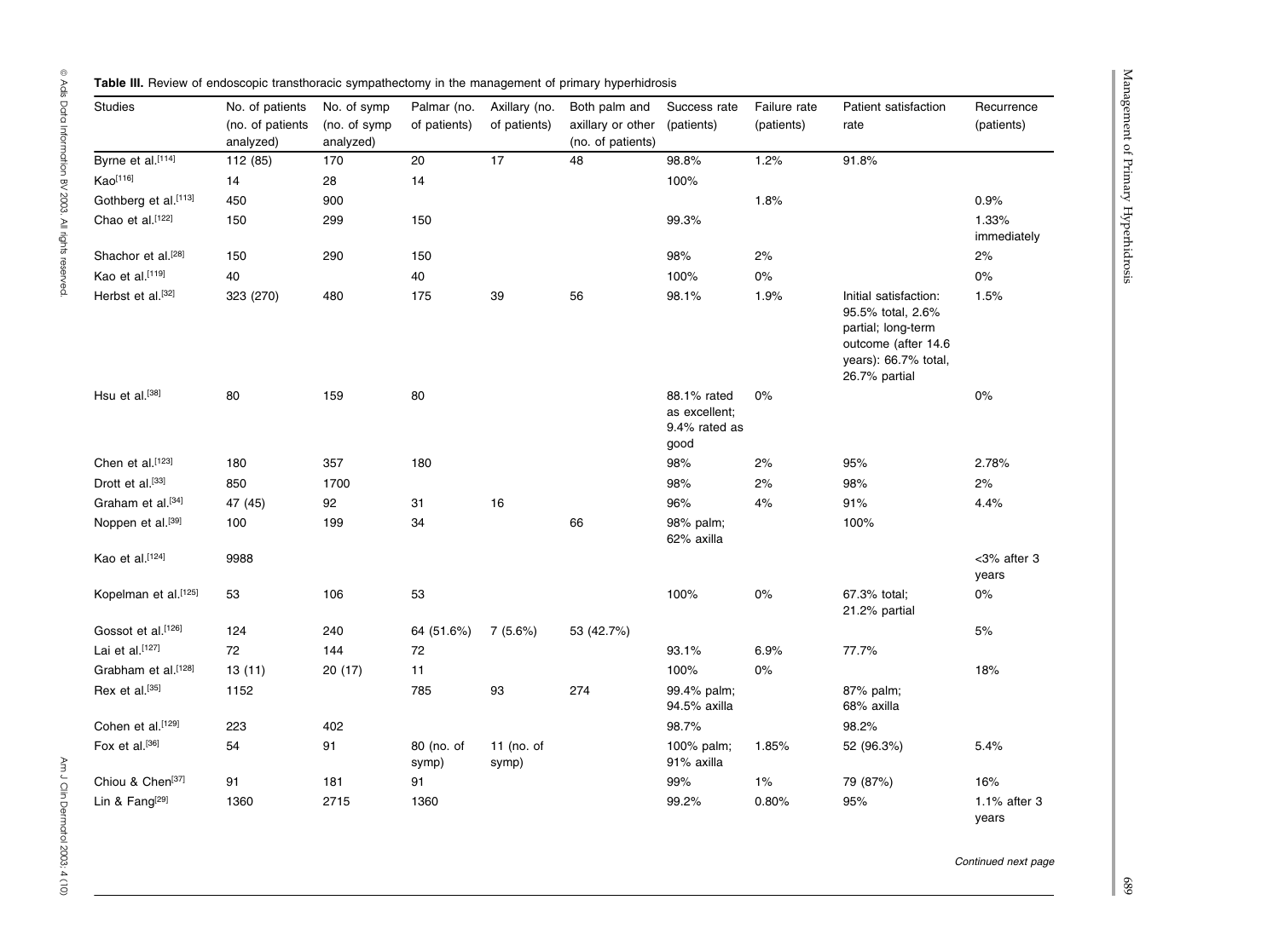| Table III. Contd | Studies                                                 | 369<br>Zacherl et al. $[27]$                                                      | 53<br>Erak et al.[130]                  | Imhof et al.[131]           | $\overline{47}$<br>Hsia et al. <sup>[40]</sup> | 38<br>Yim et al.[121] | 180<br>Yamamoto et al. <sup>[30]</sup> | Lee et al.[120] | 417<br>Sung et al.[31] | movement restriction after the operation. However, often a wide<br>and ugly scar resulted. A study by Ellis <sup>[42]</sup> of 50 patients treated<br>with axillary skin excision showed that 47 were pleased with the<br>result, but three patients had not improved after 1 year. Seven<br>patients were unhappy about the appearance of the scars and three<br>had some limitation of arm movement. In 1966, Hurley and<br>Shelley <sup>[43]</sup> modified the technique used in patients with severe<br>hyperhidrosis, which involved performing additional peripheral |
|------------------|---------------------------------------------------------|-----------------------------------------------------------------------------------|-----------------------------------------|-----------------------------|------------------------------------------------|-----------------------|----------------------------------------|-----------------|------------------------|-----------------------------------------------------------------------------------------------------------------------------------------------------------------------------------------------------------------------------------------------------------------------------------------------------------------------------------------------------------------------------------------------------------------------------------------------------------------------------------------------------------------------------------------------------------------------------|
|                  | (no. of patients<br>No. of patients<br>analyzed)        |                                                                                   |                                         | 26 (19)                     |                                                |                       |                                        | 117 (94)        |                        | following year, Hurley and Shelley <sup>[142]</sup> reported good results after<br>excision of the involved ellipse of axillary skin with primary<br>wound closure. This technique was in order to minimize the risk of                                                                                                                                                                                                                                                                                                                                                     |
|                  | (no. of symp<br>No. of symp                             | analyzed)<br>558 [CTS];<br>98 [VATS]                                              | 92                                      |                             | 3                                              | 76                    |                                        |                 |                        | tion and limitation of shoulder abduction.<br>Skoog and Thyresson <sup>[141]</sup> first described the excision of axillary<br>sweat glands in 1962. They created four skin flaps and then<br>excised the glands from the underlying surface of the flaps. The                                                                                                                                                                                                                                                                                                              |
|                  | Palmar (no.<br>of patients)                             | 251                                                                               | 53                                      |                             | $\ddot{4}$                                     | 38                    | 180                                    |                 | 375                    | with the starch and iodine turns purple, demarcating the area of the<br>eccrine sweat glands.<br>The complications of axillary tissue excision could include<br>hematoma formation, suture abscesses, delayed wound heal-<br>ing, [140] wound infection, [140] skin necrosis, scarring, keloid forma-                                                                                                                                                                                                                                                                       |
|                  | Axillary (no.<br>of patients)                           | 47                                                                                |                                         |                             |                                                |                       |                                        |                 | $\frac{1}{4}$          | effective. <sup>[42]</sup> The axillary sweat glands were located by the starch-<br>iodine test, which involved painting iodine onto the axilla fol-<br>lowed by sprinkling it with starch. Eccrine sweat in combination                                                                                                                                                                                                                                                                                                                                                    |
|                  | axillary or other<br>(no. of patients)<br>Both palm and | $\overline{K}$                                                                    |                                         |                             |                                                |                       |                                        |                 | $\frac{8}{2}$          | 7.2 Excision of Axillary Tissue<br>$Ellis[24]$ reports that most cases of excessive axillary sweating<br>can be managed with topical proprietary antiperspirants and if<br>these fail, excision of the affected area of skin was extremely                                                                                                                                                                                                                                                                                                                                  |
|                  | Success rate<br>(patients)                              | 93% [CTS];<br>98% [VATS]                                                          | 45.6% partial<br>45.6% dry;<br>sweating | 100%                        | 100%                                           | 100%                  | 100%                                   | 99%             | 100%                   | edged that careful selection of patients and meticulous surgical<br>technique would minimize morbidity but there will always be a<br>risk of unpleasant sequelae irrespective of the technique used. <sup>[26]</sup>                                                                                                                                                                                                                                                                                                                                                        |
|                  | Failure rate<br>(patients)                              |                                                                                   | $7\%$                                   | $\delta_{\infty}^{\circ}$   |                                                |                       |                                        |                 |                        | result, some authors <sup>[35]</sup> would be reluctant to accept patients with<br>axillary hyperhidrosis alone for ETS. They believe other treatment<br>options such as topical aluminium chloride or local excision of<br>sweat glands would be more appropriate. It has been acknowl-                                                                                                                                                                                                                                                                                    |
|                  | Patient satisfaction<br>rate                            | 67% total [CTS]; 27%<br>partial [CTS]; 80%<br>total [VATS]; 17%<br>partial [VATS] | 93%                                     | 36.8% partial<br>58% total; |                                                | 100%                  |                                        | 95.8%           | 99.3%                  | 0%-2% (table III) for endoscopic procedures and recurrence rates<br>can be up to 2%. The failure rate could be explained by failure of<br>electrocautery to destroy the second thoracic ganglion or the nerve<br>of Kuntz, [139] which occurs in 10% of persons as an extraneural<br>pathway lateral and parallel to the main sympathetic trunk.<br>Overall there is a better satisfaction rate for palmar hyperhidro-<br>sis <sup>[28,29,119,128]</sup> than for isolated axillary hyperhidrosis, <sup>[35,36]</sup> and as a                                              |
|                  | Recurrence<br>(patients)                                |                                                                                   |                                         |                             | $\circ$                                        | $\circ$               | relapsed<br>1.67%                      |                 | 1.3%                   | in lung volume, which is probably secondary to the thoracoscopic<br>procedure itself and usually has disappeared by 6 months after the<br>procedure.[138]<br>The immediate failure rate post-sympathectomy varies from                                                                                                                                                                                                                                                                                                                                                      |

## 7.2 Excision of Axillary Tissue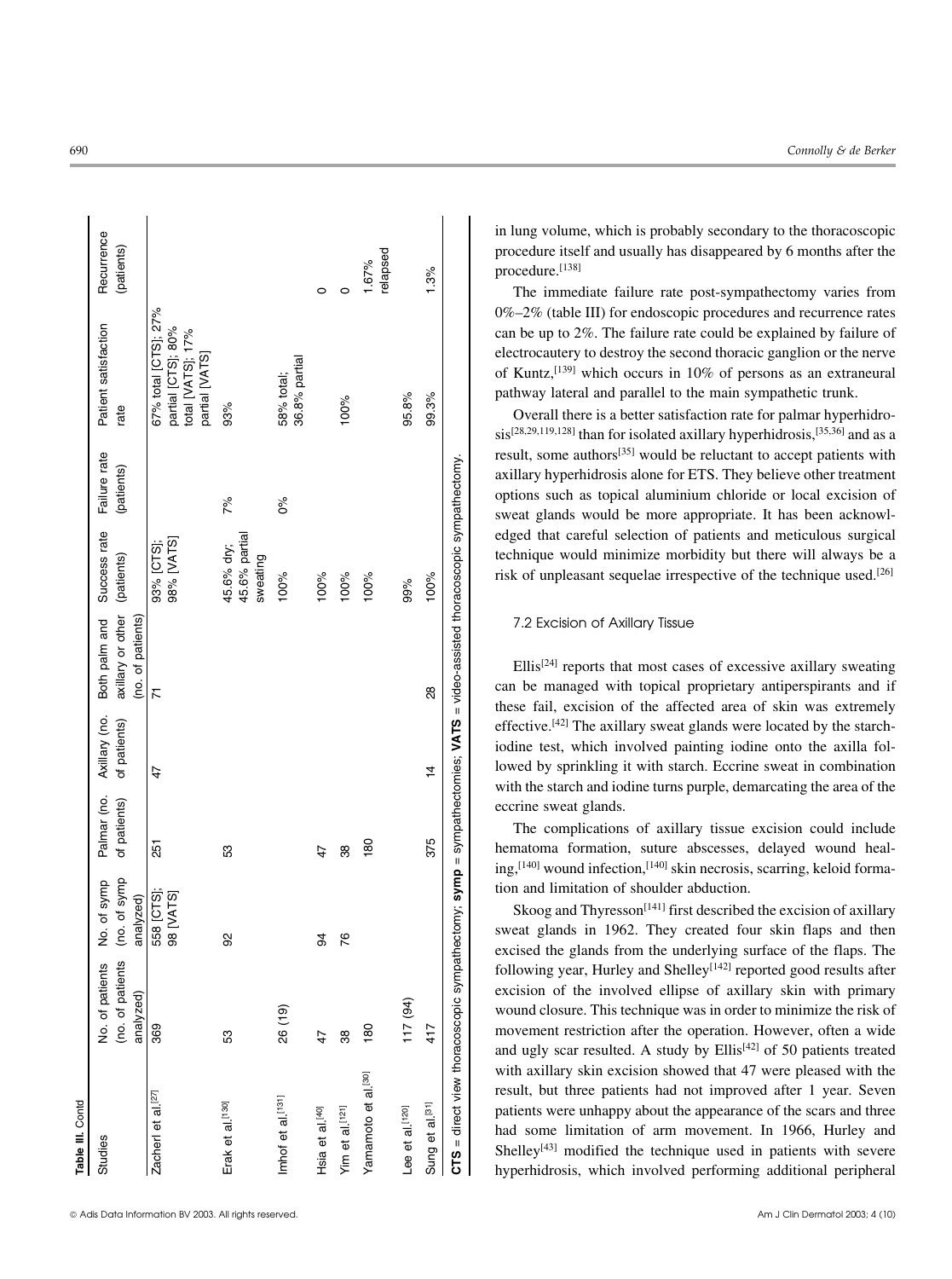excisions beyond the central excision with undermining of the area incision and suctioning in a sweeping pattern. After most of the fat followed by resection of the sweat glands. is removed the aperture of the cannula is turned up towards the

verse incisions in the axilla and removed all the subcutaneous the superficial eccrine glands are also removed. The disadvantages tissue from the bipedicle flaps, which they created. The authors of the procedure are that only one side is done at a time. Postreported that 23 of 25 patients had a satisfactory result after 1 year. operative patients are advised to apply ice packs and to keep the Stenquist<sup>[144]</sup> reported excellent results in 12 of 14 patients by arm down for the rest of the day. The arm should not be lifted for using bat-shaped axillary excisions. the week following surgery. Another theoretical risk is the poss-

treatment for axillary hyperhidrosis. The procedure involved using the starch-iodine test to demarcate the affected area, which is then undermined through one or two short incisions, with scissors. A **8. Chemical Sympathectomy** sharp curette is then used to remove all subcutaneous fat in the demarcated area and the incisions are sutured. Jemec reported that<br>12 out of 20 patients were completely satisfied, four partly satis-<br>fied; three dissatisfied and one was lost to follow-up over a 6–9 month follow-up period. None of the patients complained of<br>troublesome scars. This was compared with a similar number of<br>patients who had excision of axillary sweat glands. The results<br>was compared with a similar number of were roughly similar but four of these patients complained of the authors also summarized the results of 10 other patients and integration of these findings. Filis<sup>[42]</sup> undertook a who had similarly undergone sympathetic axillary scarring. As a result of these findings, Ellis<sup>[42]</sup> undertook a who had similarly undergone sympathetic ganglion blockade with a trial of the precedure but found bis results were disconscipting.  $100\%$  ethanol trial of the procedure but found his results were disappointing,<br>with high relation results and poor patient satisfaction. In view of the three, two had bilateral L2 and L3 ganglion blockade (LGB) for with high relapse rate and poor patient satisfaction. In view of the these, two had bilateral L2 and L3 ganglion blockade (LGB) for plantar hyperhidrosis and the remainder had bilateral T2 and T3 high treatment failures, he subsequently abandoned subcutaneous plantar hyperhidrosis and the remainder had bilateral T2 and T3 high treatment failures, he subsequently abandoned subcutaneous ganglion blockade (TGB) for hy curettage and returned to the well-tried axillary excision operation.

Suction-assisted lipolysis has been accepted as a standard sur-<br>gical procedure for many years,<sup>[145]</sup> but it has only emerged as a<br>treatment for axillary hyperhidrosis over the past 10–15 but a poor result on his left pal years.<sup>[146,147]</sup> The advantages of liposuction are that it can remove<br>sweat glands without compromising the overlying skin and as it gia and compensatory hyperhidrosis. Other known complications sweat glands without compromising the overlying skin and, as it gia and compensatory hyperhidrosis. Other known complications tends to cause minimal scarring it is preferable to excision of include pneumothorax, somatic ne tends to cause minimal scarring, it is preferable to excision of include pneumothorax, somatic nerve block resulting in a syllary tissue. It is superior to curettage due to its lower incidence intravascular injection and i axillary tissue. It is superior to curettage due to its lower incidence of bleeding as a result of using a blunt cannula. The eccrine sweat Kobayashi et al.<sup>[46]</sup> concluded that chemical sympathectomy glands are located in the deep dermis and upper subcutaneous was an effective and useful method for treating severe hyperhidrotissues ensuring that deeper structures such as the brachial plexus sis that is refractory to conservative medical treatment. Unfortuare not damaged during the procedure. A review article by Lillis nately this study had small numbers and does not give long-term and Coleman<sup>[45]</sup> eloquently described the procedure, which in-<br>follow-up results; therefore, one needs to be slightly cautious volves inserting a blunt cannula through an inferior and superior when interpreting the results.

In order to reduce scarring, Breach<sup>[143]</sup> performed three trans-<br>skin surface and is used to scrape the overlying dermis, ensuring Although the studies for excision of axillary tissue as a treat- ible development of a small area of full-thickness skin loss after ment for axillary hyperhidrosis showed fairly good results, it is the procedure, although the authors had not seen this. Occasionally important to remember that the studies were small and not ran- secondary procedures need to be performed if there is not a domized and thus further randomized controlled trials are needed. satisfactory decrease in sweating. Overall, Lillis and Coleman<sup>[45]</sup> believe that a topical trial of antiperspirants followed by iontophoresis should be tried first, and only if these treatments are 7.3 Subcutaneous Curettage of the Axillae unsuccessful, liposuction of the axillae should be offered. They Jemec<sup>[44]</sup> described subcutaneous curettage of the axillae as a feel that liposuction would be the surgery of choice for axillary atment for axillary hyperhidrosis. The procedure involved using hyperhidrosis.

axillae. The results showed the two and three patients who had LGB and TGB respectively, had excellent results; sweating ceased 7.4 Liposuction for Treatment of Axillary Hyperhidrosis completely. Another two with TGB had satisfactory results but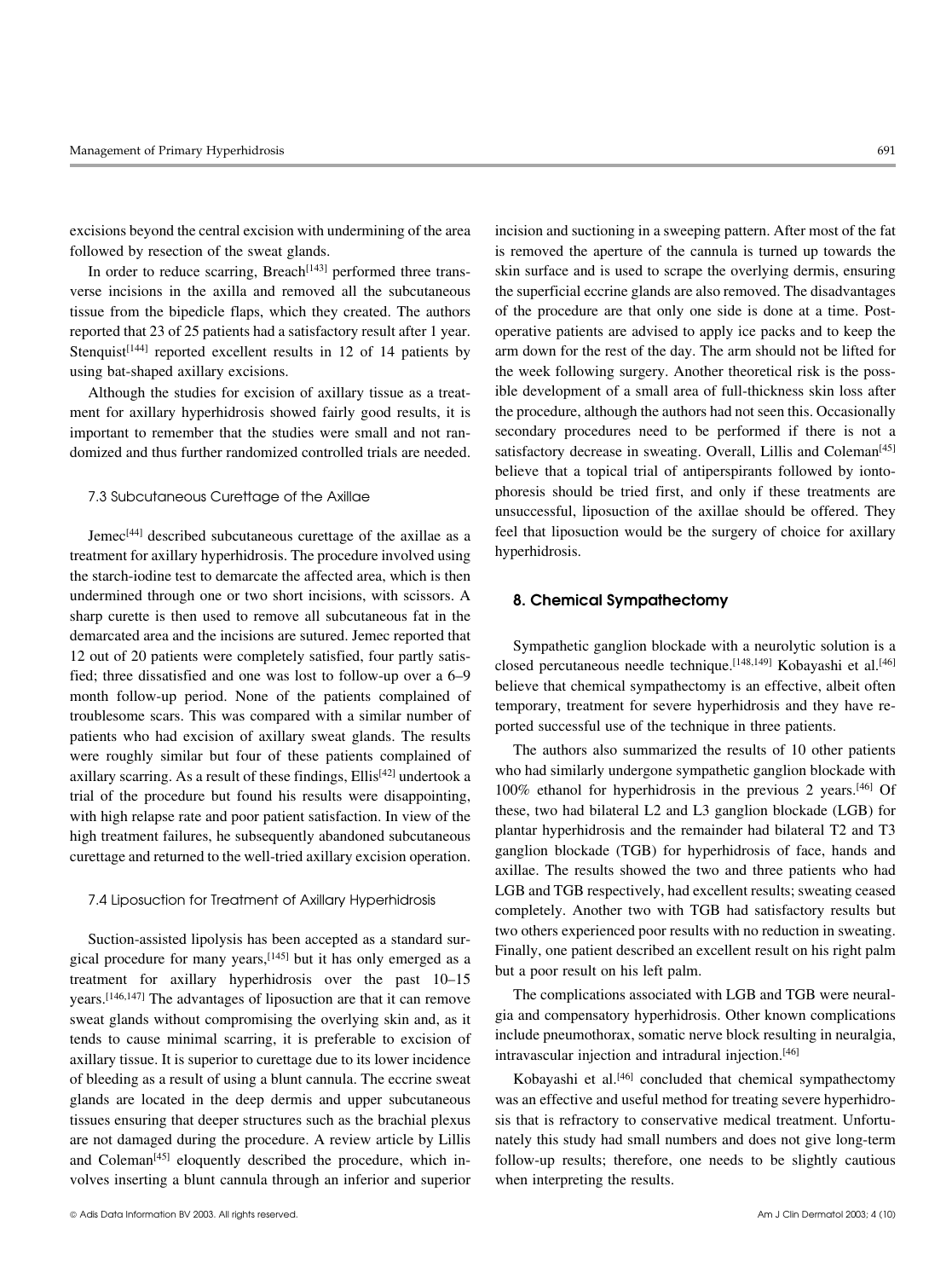| <b>Studies</b>                 | Pneumothorax<br>(no. of patients;<br>% | Hemothorax (no.<br>of patients; %) | Compensatory<br>sweating (no. of<br>patients; %) | Gustatory<br>sweating (no. of<br>patients; %) | Horner syndrome<br>(no. of patients;<br>%) | Pain (no. of<br>patients; %)   | Other complications                                                                         |
|--------------------------------|----------------------------------------|------------------------------------|--------------------------------------------------|-----------------------------------------------|--------------------------------------------|--------------------------------|---------------------------------------------------------------------------------------------|
| Byrne et al. <sup>[114]</sup>  | $\mathbf{1}$                           |                                    | 54 (64%)                                         |                                               | 3 transient                                | 12 (14.1%)                     | Surgical emphysema (n =<br>3); neuralgia ( $n = 5$ );<br>Raynaud syndome $(n = 4)$          |
| Kao <sup>[116]</sup>           | $\overline{c}$                         | 0                                  |                                                  |                                               | 0                                          | $\pmb{0}$                      |                                                                                             |
| Gothberg et al.[113]           | 3                                      |                                    |                                                  |                                               | 1                                          |                                |                                                                                             |
| Chao et al.[122]               |                                        |                                    | 28 (21.5%)                                       |                                               | 0                                          |                                |                                                                                             |
| Shachor et al. <sup>[28]</sup> | 7(2.4%)                                | $3(1.0\%)$                         | (50%) of 60<br>patients followed-<br>up          |                                               | 2(0.7%)<br>transient                       |                                | Surgical emphysema (n =<br>8); rebound sweating (8.3%<br>of patients)                       |
| Kao et al.[119]                | 4                                      |                                    | (66%)                                            |                                               | 0                                          |                                |                                                                                             |
| Hsu et al.[38]                 | 0                                      | $1(0.6\%)$                         |                                                  |                                               |                                            |                                | Wound infection ( $n = 2$ ); air<br>leakage $(n = 1)$ ; facial<br>anhidrosis ( $n = 15$ )   |
| Herbst et al.[32]              | 11 (2.3%)                              |                                    | (67.4%)                                          | (50.7%)                                       | 12 (2.5%)                                  | (26.7%)                        | Pleural effusion ( $n = 1$ );<br>ptosis ( $n = 7$ ); others ( $n = 6$ )                     |
| Chen et al.[123]               |                                        |                                    | (70%)                                            |                                               | 0                                          |                                | Surgical emphysema (n =<br>3); neuralgia ( $n = 3$ )                                        |
| Drott et al.[33]               | 4                                      | 5                                  | (55%)                                            | (36%)                                         | 1 transient;<br>2 permanent                | (39%)                          | Decreased heart rate (15%<br>of patients)                                                   |
| Noppen et al.[39]              | 0                                      | 0                                  | (45%)                                            | (1%)                                          | 1 transient                                | (80%) post-op<br>lasted 7 days | Neuralgia ( $n = 6$ ); pleural<br>effusion ( $n = 2$ ); facial<br>flushes $(n = 1)$         |
| Graham et al.[34]              | $9(10\%)$                              |                                    | 25 (56%)                                         |                                               | 0                                          |                                | Surgical emphysema ( $n =$<br>1); chest infection ( $n = 1$ );<br>wound infection $(n = 1)$ |
| Kao et al.[124]                |                                        | 0.30%                              | $>50\%$                                          |                                               | 0.10%                                      |                                |                                                                                             |
| Kopelman et al.[125]           | $2(1.9\%)$                             | $1(0.9\%)$                         | 35 (67.3%)                                       |                                               | 7 transient;<br>2 permanent                | 7 (13.5%)                      | Pneumonia ( $n = 2$ );<br>atelectasis $(n = 1)$                                             |
| Gossot et al.[126]             | 3                                      |                                    | 72.2% TS;<br>70.9% SS                            |                                               | 0                                          |                                | Chylothorax ( $n = 1$ ); pleural<br>effusion $(n = 1)$                                      |
| Lai et al.[127]                | 6(8.3%)                                |                                    | 71 (98.6%)                                       | 12 (16.7%)                                    | 5(6.9%)                                    |                                | Nasal obstruction ( $n = 5$ );<br>intercostal neuralgia ( $n = 5$ )                         |
|                                |                                        |                                    |                                                  |                                               |                                            |                                | Continued next page                                                                         |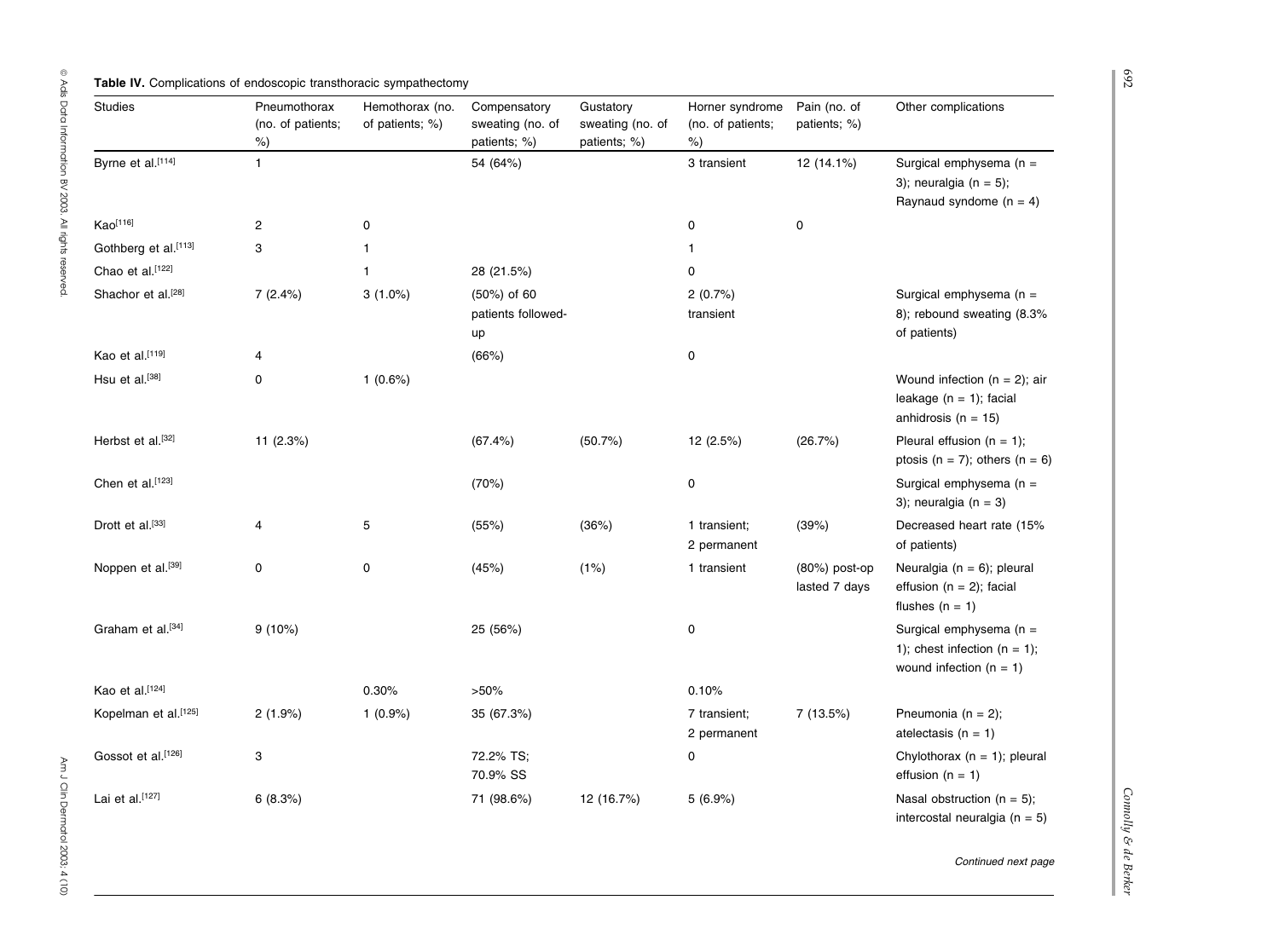| Studies                      | Pneumothorax<br>(no. of patients;<br>%) | Hemothorax (no.<br>of patients; %) | Compensatory<br>sweating (no. of<br>patients; %) | Gustatory<br>sweating (no. of<br>patients; %) | Horner syndrome<br>(no. of patients;<br>%) | Pain (no. of<br>patients; %) | Other complications                                                                                                               |
|------------------------------|-----------------------------------------|------------------------------------|--------------------------------------------------|-----------------------------------------------|--------------------------------------------|------------------------------|-----------------------------------------------------------------------------------------------------------------------------------|
| Grabham et al.[128]          |                                         |                                    | 11 operations                                    | $\mathbf{1}$                                  |                                            | $9(81.1\%)$                  | Bleeding trocar site $(n = 1)$                                                                                                    |
| Rex et al.[35]               | 12 (1%)                                 | 4(0.3%)                            | 59.80%                                           | 28%                                           | $5(0.4\%)$                                 |                              | Pulmonary embolus $(n = 1)$ ;<br>thoracic nerve contusion (n<br>$= 1$                                                             |
| Cohen et al.[129]            | 3                                       |                                    | 99 (44.4%)                                       |                                               |                                            |                              |                                                                                                                                   |
| Fox et al.[36]               | $\overline{\mathbf{c}}$                 |                                    | 24 (44%)                                         | 6(11.1%)                                      | 0                                          | 3(5.6%)                      | Neuralgia ( $n = 2$ ); vessel<br>damage $(n = 1)$ ; arm<br>stiffness $(n = 1)$                                                    |
| Chiou & Chen <sup>[37]</sup> |                                         | $1(1.1\%)$                         | 97%                                              | $1(1.1\%)$                                    | 0                                          | 2(2.2%)                      |                                                                                                                                   |
| Lin & Fang <sup>[29]</sup>   | 6(0.44%)                                |                                    | 84%                                              |                                               | 0                                          |                              | Segmental lung collapse (n<br>$= 4$ ); wound infection (n = 2)                                                                    |
| Zacherl et al.[27]           | 3.8% [CTS];<br>1.9% [VATS]              |                                    | 66.8% [CTS];<br>69% [VATS]                       | 50.4%[CTS];<br>27.6% [VATS]                   | 2.2% [CTS];<br>0 [VATS]                    |                              | Ptosis alone ( $n = 6$ ); miosis<br>& ptosis ( $n = 4$ ); intercostal<br>bleeding $(n = 1)$                                       |
| Erak et al.[130]             | 17.5%                                   |                                    | 34 (64%)                                         | 5(9.4%)                                       | 3 transient;<br>2 permanent                |                              | Wound infection $(n = 1)$ ;<br>neuralgia ( $n = 1$ ); decreased<br>exercise tolerance $(n = 1)$                                   |
| Imhof et al.[131]            |                                         |                                    | 63.20%                                           | 63.20%                                        | 0                                          |                              | Surgical emphysema (n =<br>1); miosis & ptosis $(n = 1)$                                                                          |
| Hsia et al. <sup>[40]</sup>  |                                         |                                    | 35 (74.5%)                                       |                                               | 0                                          |                              |                                                                                                                                   |
| Yim et al.[121]              | 3                                       |                                    | $\mathbf{2}$                                     |                                               |                                            |                              |                                                                                                                                   |
| Yamamoto et al.[30]          | $\mathbf 0$                             |                                    | 115 (63.9%)<br>moderate;<br>1 severe             | 7(3.9%)                                       | 0                                          |                              |                                                                                                                                   |
| Lee et al.[120]              | 5                                       |                                    | 67 (71.2%)                                       |                                               | 1 partial                                  |                              |                                                                                                                                   |
| Sung et al.[31]              | 15 (3.6%)                               |                                    |                                                  |                                               | 2 transient                                |                              | Pleural effusion ( $n = 14$ );<br>atrial fibrillation ( $n = 1$ );<br>nerve injury ( $n = 3$ );<br>parenchymal injury ( $n = 2$ ) |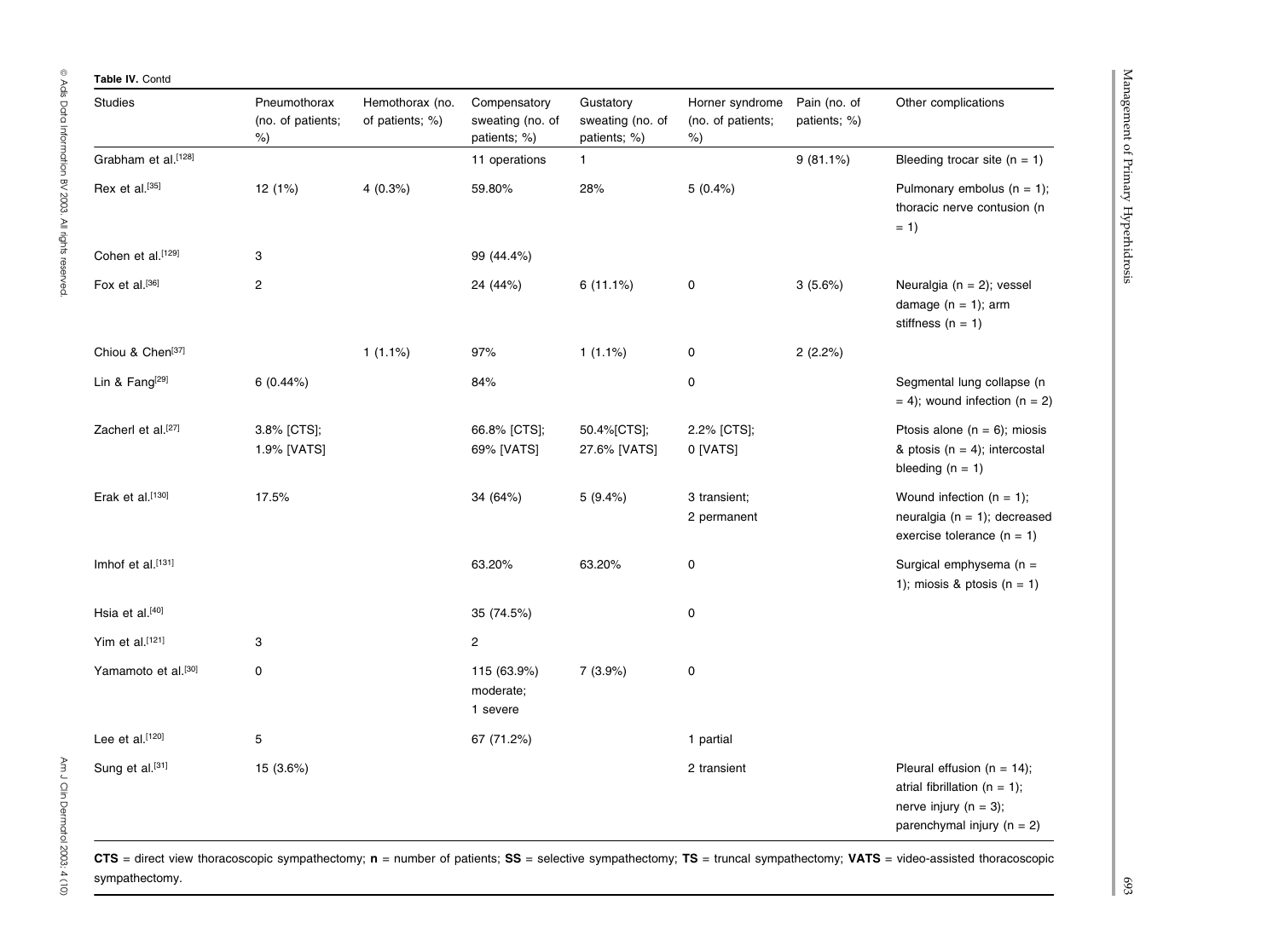# **9. Computed Tomography Guided References**

palmar hyperhidrosis has developed over the past 15 years.<sup>[150]</sup> 3. Shelley WB, Hurley HJ. Studies on topical antiperspirant control of axillary Dordelinger and Kurdziel<sup>[47]</sup> were the first to report phenol block hyperhidrosis. Acta Derm Venereol (Stockh) 1975; 55: 241-60 were the first to report phenol block  $\frac{4}{3}$ . Scholes KT, Crow KD, Ellis JP, et al. Axilla 64. Scholes KT, Crow KD, Ellis JP, et al. Axillary hyperhidrosis treated with alcoholic of the upper sympathetic chain using this method. Although Adler solution of aluminium chloride hexahydrate. BMJ 1978; 2: 84-5 et al.<sup>[151]</sup> reported good immediate results, the long-term follow-up 5. Goh CL. Aluminium chloride hexahydrate versus palmar hyperhidrosis, evaporimresults showed a failure rate of more than 40%.<sup>[152]</sup> However, a eter assessment. Int J Dermatol 1990; 29: 368-70 eter assessment. Int J Dermatol 1990; 29: 368-70 eter assessment. Int J Dermatol 1990; 29: 368-70 eter asse more recent study by Lucas et al.<sup>[48]</sup> showed an 80% immediate <sup>6.</sup> Herxheimer A. Ex success rate and a good result in 75% of patients at 20 months 7. Canaday BR, Stanford RH. Propantheline bromide in the management of hyperhi-<br>
follow-un Sympatholysis was performed under local anesthesia drosis associated with spinal cord injury. Ann Pharmacother 1995; 29: 489-92<br>Hesathurai S, Harvey DT. Clonidine in the management of asymmetrical gustatory<br>
1. Commetrical gustatory<br>
1. Commetrical gustatory with CT guidance using 6% phenol in 16 patients. Complications facial sweating: an N-of-1 trial. Arch Phys Med Rehabil 1996; 77: 906-8 included a pneumothorax, intercostal neuralgia, postoperative 9. Torch EM. Remission of facial and scalp hyperhidrosis with clonidine hydrochlopain, temporary Horner syndrome and compensatory hyperhidro-<br>10. Manusov EG, Nadeau MT. Hyperhidrosis: a management dilemma. J Fam Pract sis. Despite the results, the authors recommend CT guided thoracic  $\frac{10!}{1989; 28 (4): 412-5}$ sympatholysis for palmar hyperhidrosis, as they believe the results 11. Hölzle E, Alberti N. Long-term efficacy and side effects of tap water iontophoresis will get better with experience.  $\blacksquare$ 

Hyperhidrosis can be an annoying and disabling condition. In 1998; 24: 1237-41<br>
Heckmann M, Ceballos-Baumann AO, Plewig G, et al. Botulinum toxin A for<br>
<sup>14</sup>. Heckmann M, Ceballos-Baumann AO, Plewig G, et al. Botulinum tox patients with secondary hyperhidrosis the treatment is that of axillary hyperhidrosis (excessive sweating). New Engl J Med 2001 Feb; 344<br>axillary hyperhidrosis (excessive sweating). New Engl J Med 2001 Feb; 344 removing or controlling the underlying cause. The management of  $(7)$ : 488-93 primary hyperhidrosis is rather more complex as the cause is not<br>
the cause is not hyperhidrosis. J Am Acad Dermatol 1998; 38: 227-9<br>
the cause of palmar hyperhidrosis. J Am Acad Dermatol 1998; 38: 227-9 fully known or understood. Therefore treatment is one of reducing<br>16. Solomon BA, Haymann R. Botulinum toxin type A therapy for palmar and digital sweating to a level that is acceptable to the patient without making hyperhidrosis. J Am Acad Dermatol 2000; 42: 1026-9 the cure worse than the disease itself. There are adverse effects 17. Schnider P, Binder M, Auff E, et al. Double-blind trial of botulinum A toxin for the the cure worse than the disease itself. There are adverse effects t with each of the different treatment modalities but often the<br>18. Kinkelin I, Hund M, Naumann M, et al. Effective treatment of frontal hyperhidromanagement is dictated by the site and severity of symptoms, in sis with botulinum toxin A. Br J Dermatol 2000; 143: 824-7 addition to patient compliance and expectations. The therapeutic and the particular potions offered to a patient need to be tailored to the particular of Naver H, Swartling C, Aquilonius SM. Treatment of focal hyperhidrosi

The most symptomatic patients may ascend through the range  $\frac{\text{treatment}}{301-4}$ <br>of treatments and may require surgery when the pattern of sweating is amenable. Such people will have gained an understanding of therapy for axillary hyperhidrosis by dose increase. Arch Dermatol 2000; 136: the risk-benefit profile of their treatments over the course of  $\frac{487-90}{22}$ . Duller P, Doyle Gentry W. Use of biofeedback in treating chronic hyperhidrosis: a months or years and be reconciled to the potential risks of surgery. preliminary report. Br J Dermatol 1980; 103: 143-6 Less symptomatic patients may gain relief from non-invasive 23. Greenhalgh RM, Rosengarten DS, Martin P. Role of sympathectomy for hyperhi-<br>drosis. BMJ 1971; 1: 332-4 medical or psychotherapeutic treatments when the adverse effects 24. Ellis H. Transaxillary sympathectomy in the treatment of hyperhidrosis of the are seldom grave and are not permanent. Such treatments need to upper limb. Am Surg 1979; 45: 546-51 be maintained to provide continued benefit, although primary<br>hyperhidrosis peaks for a limited period in life and seldom requires<br>hyper dorsal sympathectomy: a prospective randomised trial. Eur J Surg<br>Suppl 1994; 572: 13-6 medical treatment for more than 10 years. 26. Moran KT, Brady MP. Surgical management of primary hyperhidrosis. Br J Surg

No sources of funding were used to assist in the preparation of this 28. Shachor D, Jedeikin R, Olsfanger D, et al. Endoscopic transthoracic sympathectomanuscript. The authors have no conflicts of interest that are directly relevant my in the treatment of primary hyperhidrosis: a review of 290 sympathectoto the content of this manuscript. The content of this manuscript. The content of this manuscript.

- 1. Adar R, Kurchin A, Zweig A, et al. Palmar hyperhidrosis and its surgical **Thoracic Sympatholysis** treatment. Ann Surg 1977; 186: 34-41
- 2. Shih CJ, Wu JJ, Lin MT. Autonomic dysfunction in palmar hyperhidrosis. J Auton Nerv Syst 1983; 8: 33-43<br>Nerv Syst 1983; 8: 33-43
	-
	-
	-
	-
	-
	-
	-
	-
	- 1987; 175: 126-35
- 12. Akins DL, Meisenheimer JL, Dobson RL. Efficacy of the Drionic unit in the **10. Conclusion** treatment of hyperhidrosis. J Am Acad Dermatol 1987; 16: 828-32
	- 13. Odderson IR. Hyperhidrosis treated by botulinum A exotoxin. Dermatol Surg
	-
	-
	-
	-
	-
	-
- individual. 20. Naumann M, Hofmann U, Bergmann I, et al. Focal hyperhidrosis: effective<br>The most symptomatic patients may ascend through the range treatment with intracutaneous botulinum toxin. Arch Dermatol 1998; 134:
	- 21. Karamfilov T, Konrad H, Karte K, et al. Lower relapse rate of botulinum toxin A
	-
	-
	-
	-
	- 1991 Mar; 78: 279-83
	- **27. Zacherl J, Imhof M, Huber E, et al. Video assistance reduces complication rate of Thoracoscopic sympathicotomy for hyperhidrosis. Ann Thorac Surg 1999; 68:** 1177-81
		-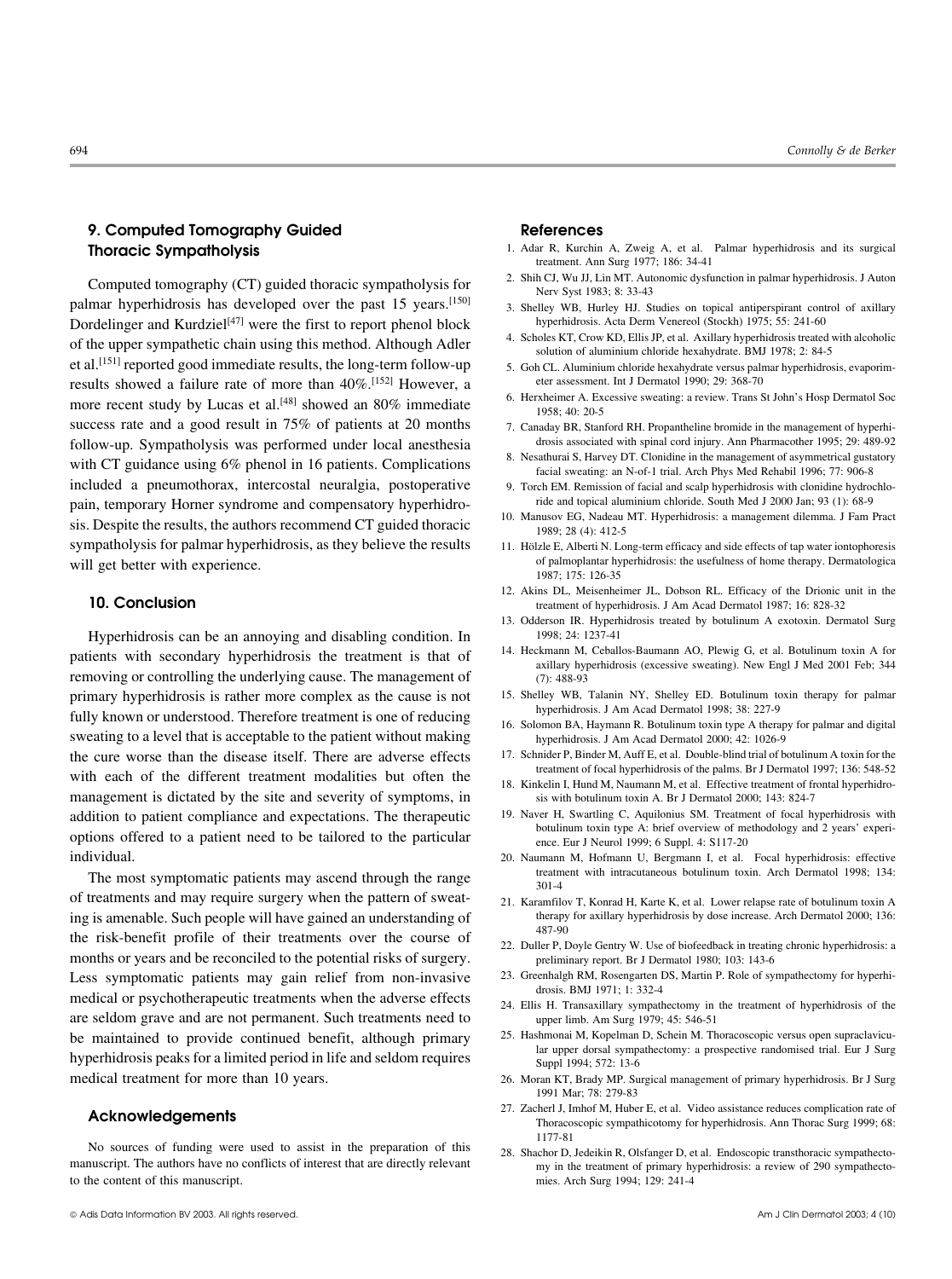- 29. Lin TS, Fang HY. Transthoracic endoscopic sympathectomy in the treatment of 57. Longino FH, Grimson KS, Chittum JR, et al. An orally effective quaternary amine, case analyses). Surg Neurol 1999; 52: 453-7 1950; 14: 301-13
- 30. Yamamoto H, Kanehira A, Kawamura M, et al. Needlescopic surgery for palmar 58. Turnball B, Heslop J, MacCormick M. What can be done for axillary hyperhidrohyperhidrosis. J Thorac Cardiovasc Surg 2000; 120: 276-9 sis? Patient Management 1993 Nov; 22: 61-3
- 31. Sung SW, Kim YT, Kim JH. Ultra-thin needle thoracoscopic surgery for hyperhi- 59. Klaber M, Catterall M. Anticholinergic drugs were not mentioned [letter]. BMJ drosis with excellent cosmetic effects. Eur J Cardiothorac Surg 2000; 17: 691-6 2000; 321: 703
- 32. Herbst F, Plas EG, Fugger R, et al. Endoscopic thoracic sympathectomy for 60. Eedy DJ, Corbett JR. Olfactory facial hyperhidrosis responding to amitriptyline. primary hyperhidrosis of the upper limbs: a critical analysis and long-term Clin Exp Dermatol 1978; 12: 298-9 results of 480 operations. Ann Surg 1994; 220 (1): 86-90 61 Takase Y Tsushi K Yamamoto K 6
- efficient and safe method for the treatment of hyperhidrosis. J Am Acad 62. James WD, Schoomaker EB, Rodman OG. Emotional eccrine sweating: a heritable<br>Dermatol 1995; 33: 78-81 discrete arch Dermatol 1997: 123: 925. 9
- Dermatol 1995; 33: 78-81<br>34. Graham AN, Owens WA, McGuigan JA. Assessment of outcome after 63 Sato K The physiology pharmacology and 34. Graham AN, Owens WA, McGuigan JA. Assessment of outcome after thoracoscopic sympathectomy for hyperhidrosis in a specialized unit. J R Coll<br>
Surg Edinb 1996; 41: 160-3<br>
Surg Edinb 1996; 41: 160-3<br>
Surg Edinb 1996; 41:
- 
- 
- 
- 
- 36. Fox AD, Hands L, Collin J. The results of thoracoscopic sympathetic trunk<br>
transction for pather and sympathic stands sample throm the pather colling three states and sympathetic spaces and sympathetic spaces and sympa
- 
- 
- 13. John LJA. Experimental miliaria: Iontophoresis with salt solutions. Arch 42. Ellis H. Axillary hyperhidrosis: failure of subcutaneous curettage. BMJ 1977 Jul;<br>2: 301-2 2: 301-2 2: 301-2 2: 301-2 2: 301-2 2: 301-2 2: 30
- 43. Hurley HJ, Shelley WB. Axillary hyperhidrosis: clinical features and local surgical management. Br J Dermatol 1966; 78: 127-40<br>nec B Abrasio axillae in hyperhidrosis. J Am becometr Surg 1975: 9: 75. Shen J, Lin GS, Li WM. A new strategy of iontophoresis for hyperhidrosis. J Am
- 44. Jemec B. Abrasio axillae in hyperhidrosis. Scand J Plast Reconstr Surg 1975; 9: Acad Dermatol 1990; 22: 239-41<br>
His PI Coleman WP I inosuction for treatment of axillary hyperhidrosis Der-<br>
To. Simpson LL. Molecular pharmacology of botulinum toxin and tetanus toxin. Ann
- 45. Lillis PJ, Coleman WP. Liposuction for treatment of axillary hyperhidrosis. Dermatol Clin 1990 Jul; 8: 479-82<br>havashi K. Omote K. Homma E. et al. Sympathetic ganglion blockade for the 77. Schantz EJ, Johnson EA. Properties and use of botulinum toxin and other microbial
- 46. Kobayashi K, Omote K, Homma E, et al. Sympathetic ganglion blockade for the 77. Schantz EJ, Johnson EA. Properties and use of botulinum toxin analy members of hyperties and the management of hyperhidrosis. J Dermatol 1 management of hyperhidrosis. J Dermatol 1994; 21: 575-81 neurotoxins in medicine. Microbiol Rev 1992; 56: 80-99<br>Indelinger RF. Kurdziel JC. Percutaneous phenol block of the upper thoracic and Shimizu T, Sakaguchi G. Produc
- sympathetic chain with computed tomography guidance. Acta Radiol 1987; 28: Hallett M, e<br>511.5 1994: 87-92 1994: 87-92 511-5
- sympatholysis for palmar hyperhidrosis. J Cardiovasc Surg 1998; 39: 387-9 Botulin<br>153-78
- 49. Ellis H, Scurr JH. Axillary hyperhidrosis: topical treatment with aluminium chlo-
- 50. Hölzle E, Kligman AM. Mechanism of antiperspirant action of aluminium salts. J
- 51. Hölzle E, Braun-Falco O. Structural changes in axillary eccrine glands following long-term treatment with aluminium chloride hexahydrate solution. Br J Der- 82. Scott AB, Suzuki D. Systemic toxicity of botulinum by intramuscular injection in matol 1984; 110: 399-403<br>Ilin L, Hansson H. Topical glutaraldehyde for plantar hyperhidrosis. Arch 83. Scott AB, Rosenbaum A, Collins CC. Pharmacologic weakening of extraocular
- 52. Juhlin L, Hansson H. Topical glutaraldehyde for plantar hyperhidrosis. Arch Dermatol 1968; 97: 327-30 muscles. Invest Opthalmol 1973; 12: 924-7
- 53. White JW. Treatment of primary hyperhidrosis. Mayo Clin Proc 1986; 61: 951-6 84. Scott AB. Botulinum toxin injection into extraocular muscles as an alternative to
- 54. Cullen SI. Topical methenamine therapy for hyperhidrosis. Arch Dermatol 1975; strabismus surgery. Ophthalmology 1980; 87: 1044-9
- 55. Ryan TJ. Sweating. In: Weatherall DJ, Ledingham JGG, Warrell DA, editors. botulinum toxin. New York: Marcel Dekker, 1994: xxiii-xxvi Oxford textbook of medicine. 2nd ed. Oxford: Oxford University Press, 1987: 86. Fitzsimons R, Lee J, Elston J. The role of botulinum toxin in the management of 20.56-20.57 sixth nerve palsy. Eye 1989; 3: 391-400
- 56. Hashmonai M, Kopelman D, Assalia A. The treatment of primary palmar hyperhi- 87. Helveston EM, Pogrebniak AE. Treatment of acquired nystagmus with botulinum drosis: a review. Surg Today 2000; 30: 211-8 A toxin. Am J Ophthalmol 1988; 106: 584-6
- palmar and hyperhidrosis- with emphasis on perioperative management (1360 banthine, capable of reducing gastric motility and secretions. Gastroenterology
	-
	-
	-
- results of 480 operations. Ann Surg 1994; 220 (1): 86-90 61. Takase Y, Tsushi K, Yamamoto K, et al. Unilateral localized hyperhidrosis<br>33. Drott C, Göthberg G, Claes G. Endoscopic transthoracic sympathectomy: an responding responding to treatment with clonazepam [letter]. Br J Dermatol 1992; 126: 416
	-
	-
	-
- sympathicotomy for palmar, axillary, facial hyperhidrosis and facial blushing. 65. Sloan JB, Soltani K. Iontophoresis in dermatology. J Am Acad Dermatol 1986; 15:<br>
36. Fox AD, Hands L, Collin J. The results of thoracoscopi
	-
	-
	-
	-
	-
	-
	-
	-
	-
	-
	-
	-
- 78. Shimizu T, Sakaguchi G. Production and properties of type F toxin. In: Jankovic J, 47. Dondelinger RF, Kurdziel JC. Percutaneous phenol block of the upper thoracic state and allett M, editors. Therapy with botulinum to
- 48. Lucas A, Rolland Y, Journeaux N, et al. Computed tomography guided thoracic 79. Simpson LL. Peripheral action of the botulinum toxins. In: Simpson LL. editor.<br>
sympatholysis for palmar hyperhidrosis I Cardiovasc Surg 1
	- ride hexahydrate. Postgrad Med J 1979; 55: 868-9 80. Glogau RG. Botox for axillary hyperhidrosis: "no sweat Botox". Dermatol Surg<br>Izle E. Kliemen AM Mechanism of articography to action of cluminium celts. I 1998: 24: 817-9
	- Soc Cosm Chem 1979; 30: 279-95 <br>Soc Cosm Chem 1979; 30: 279-95 81. Bigalke H, Wohlfarth K, Irmer A, et al. Botulinum A toxin: Dysport improvement<br>Izle E. Braun-Falco O. Structural changes in axillary eccrine glands followi
		-
		-
		-
	- 111: 1158-60 85. Schantz EJ. Historical perspective. In: Jankovic J, Hallet M, editors. Therapy with
		-
		-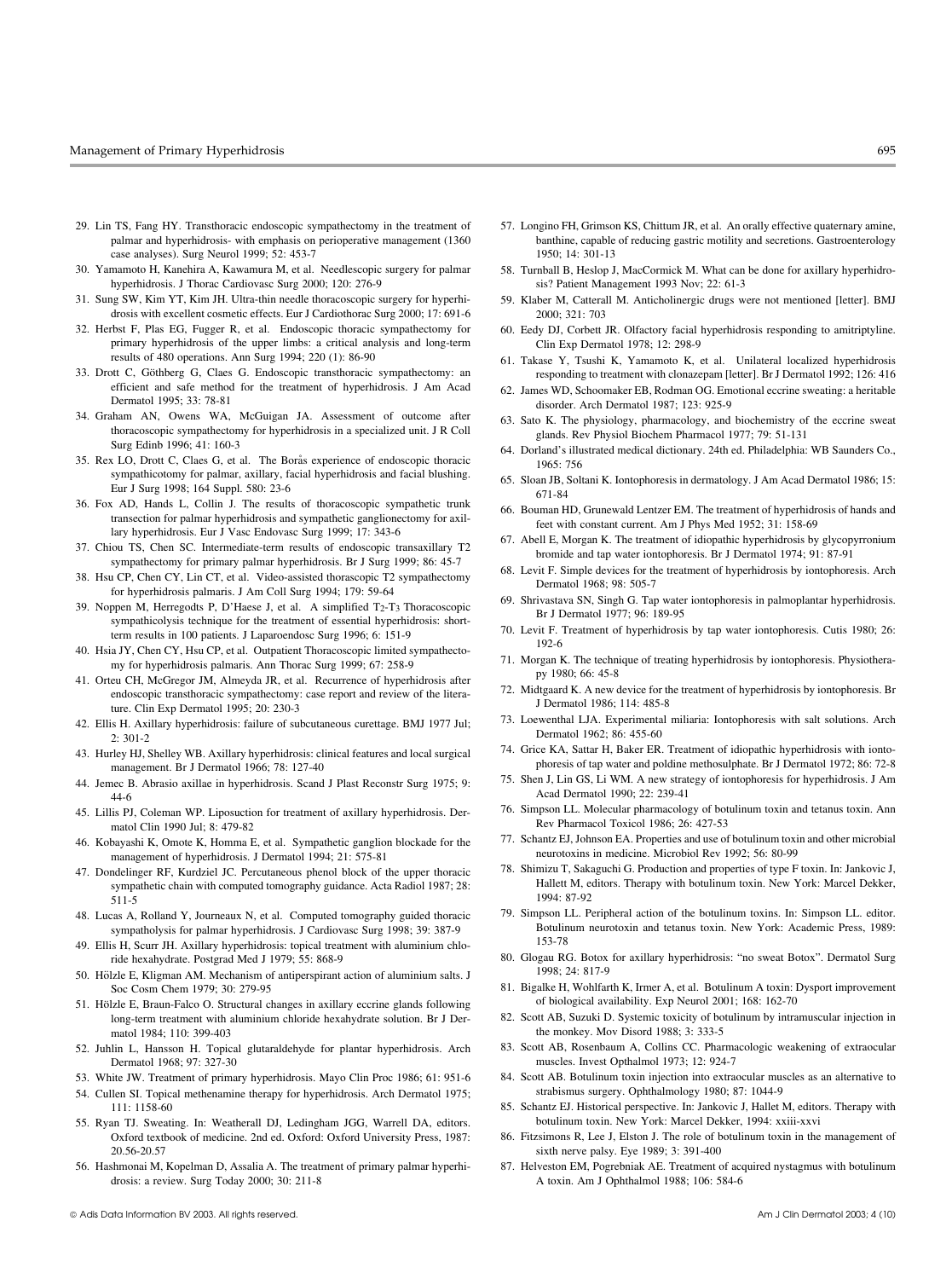- 1987; 14: 42-5 34: 262-8
- injections in the treatment of spasmodic torticollis. Neurology 1989; 39: 80-4 Med 1992; 12: 308-12
- 
- 91. Savino PJ, Sergott RC, Bosley TM, et al. Hemifacial spasm treated with botulinum<br>A toxin injection. Arch Ophthalmol 1985; 103: 1305-6 121. Yim APC, Liu HP, Lee TW, et al. 'Needlescopic' video-assisted thoracic surgery
- 92. Carruthers JDA, Carruthers JA. Treatment of glabellar frown lines with C. botu- for palmar hyperhidrosis. Eur J Cardiothorac Surg 2000; 17: 697-701
- Psychiatry 1994; 57: 1437-8 Endosc 1993; 3: 365-9
- for axillary hyperhidrosis. Clin Exp Dermatol 1996; 21: 276-8 of palmar hyperhidrosis. Arch Surg 1994; 129: 630-3
- 
- 96. Schnider P, Binder M, Kittler H, et al. A randomised, double-blind, placebo- 1996; 25: 673-8 controlled trial of botulinum A toxin for severe axillary hyperhidrosis. Br J 125. Kopelman D, Hashmonai M, Ehrenreich M, et al. Upper dorsal Thoracoscopic
- 97. Swartling C, Farnstrand C, Abt G, et al. Side-effects of intradermal injections of J Vasc Surg 1996; 24: 194-9 botulinum A toxin in the treatment of palmar hyperhidrosis: a neurophysiologi-<br>
126. Gossot D, Toledo L, Fritsch S, et al. Thoracoscopic sympathectomy for upper limb
- 98. Kessler KR, Skutta M, Benecke R, et al. Long-term treatment of cervical dystonia 975-8
- 99. Ray WJ, Raczynski JM, Rogers T, et al. Evaluation of Clinical Biofeedback. New gery 1997; 41: 110-5
- 100. Kotzareff A. Résection partielle du tronc sympathique cervical droit pour endoscopic sympathectomy. Br J Surg 1998; 85: 1266
- 101. Molho M, Kurchin A, Ohry A, et al. Pulmonary function abnormalities after upper experience. Eur J Surg Suppl 1998; 580: 5-8
- upper dorsal sympathectomy. Chest 1980; 77: 879-83 69: 60-4
- 
- 104. Akins HJB. Peraxillary approach to the stellate and upper thoracic sympathetic sympathicotomies for primary hyperhidrosis for primary hyperhidrosis in children. J Pediatr Surge 1999; in children. J Pediatr Surge 1999; ganglia [letter]. Lancet 1949; II: 1152
- treatment by resection of the sympathetic cervicothoracic and second thoracic 799-802
- 106. White JC, Smithwick RH, Allen AW, et al. A new muscle splitting incision for tomy. Brain 1969; 92: 137-46
- sympathetic supply of the upper extremities with a description of two approach-<br>sympathetic chain, a review. Arch Surg 1993; 128: 237-41 es for its removal in cases of vascular disease: preliminary report. Clin Proc 136. Welsh E, Geary J. Current status of thoracic dorsal sympathectomy. J Vasc Surg 1944; 3: 102-14 1994; 1: 202-14
- 108. Palumbo LT. Anterior transthoracic approach for upper thoracic sympathectomy. 137. Kux M. Thoracic endoscopic sympathectomy in palmar and axillary hyperhidrosis. Arch Surg 1956; 72: 659-66 **Arch Surg 1978**; 113: 264-6
- Hohlungen anzuwenden. Munch Med Wochenschr 1910; 40: 2090-2 sis: effects on pulmonary function. Eur Respir J 1996; 9: 1660-4 ¨
- 
- 111. Kux E. Thorakoskopische eingriffe am Nervensystem. Stuggart: Georg Thieme 1927; 15: 871-7
- 112. Malone PS, Cameron AEP, Rennie JA. The surgical treatment of upper limb hyperhidrosis. Br J Dermatol 1970; 83: 684-9 hyperhidrosis. Br J Dermatol 1986; 115: 81-4 141. Skoog T, Thyresson N. Hyperhideosis of the axi
- 113. Gothberg G, Claes G, Drott C. Electrocautery of the upper thoracic sympathetic ¨ ment. Acta Chir Scand 1962; 124: 531-538
- 114. Byrne J, Walsh TH, Hederman WP. Endoscopic transthoracic electrocautery of the hyperhidrosis. JAMA 1963; 186: 109-15 1046-9 Surg Engl 1979; 61: 295-7
- hyperhidrosis: experience of 112 cases. Surg Today 1993; 23: 105-7 Oncol 1985; 11: 388-91
- palmar hyperhidrosis. Neurosurgery 1992; 30: 131-5 Plast Reconstr Surg 1983; 72: 5-10
- 88. Carruthers JDA, Stubbs HA. Botulinum toxin for benign essential blepharospasm, 117. Kao MC, Tsai JC, Hsiao YY, et al. Autonomic activities in hyperhidrosis patients hemifacial spasm and age-related lower eyelid entropion. Can J Neurol Sci before, during and after endoscopic laser sympathectomy. Neurosurgery 1994;
- 89. Gelb DJ, Lowenstein DH, Aminoff MJ. Controlled trial of botulinum toxin 118. Kao MC. Laser endoscopic sympathectomy for palmar hyperhidrosis. Laser Surg
- 90. Green P, Kang U, Fahn S, et al. Double-blind, placebo-controlled trial of 119. Kao MC, Lee WY, Yip KM, et al. Palmar hyperhidrosis in children: treatment with botulinum toxin injections for the treatment of spasmodic torticollis. Neurology video endoscopic laser sympathectomy. J Paediatr Surg 1994; 29: 387-91
	- 1990; 40: 1213-8 120. Lee DY, Yoon YH, Shin HK, et al. Needle thoracic sympathectomy for essential
		- 121. Yim APC, Liu HP, Lee TW, et al. 'Needlescopic' video-assisted thoracic surgery
- linum-A exotoxin. J Dermatol Surg Oncol 1992; 18: 17-21 122. Chao C, Tsai CT, Hsiao HC, et al. Transaxillary endoscopic sympathectomy: a 93. Bushara KO, Park DM. Botulinum toxin and sweating. J Neurol Neurosurg report of experience in 150 patients with palmar hyperhidrosis. Surg Laparosc
- 94. Bushara KO, Park DM, Jones JC, et al. Botulinum toxin: a possible new treatment 123. Chen H, Shih D, Fung S. Transthoraic endoscopic sympathectomy in the treatment
- 95. Odderson IR. Axillary hyperhidrosis: treatment with botulinum toxin A. Arch Phys 124. Kao MC, Lin JY, Chen YL, et al. Minimally invasive surgery: video endoscopic Med Rehabil 1998; 79 (3): 350-2 thoracic sympathectomy for palmar hyperhidrosis. Ann Acad Med Singapore
	- Dermatol 1999; 140: 677-80 sympathectomy for palmar hyperhidrosis: improved intermediate: term results.
	- cal study. Eur J Neurol 2001; 8: 451-6 hyperhidrosis: looking for the right operation. Ann Thorac Surg 1997; 64:
	- with botulinum toxin A: efficacy, safety, and antibody frequency. J Neurol 127. Lai YT, Yang LH, Chio CC, et al. Complications in patients with palmar 1999; 246: 265-74 hyperhidrosis treated with transthoraic endoscopic sympathectomy. Neurosur-
	- York: Plenum, 1979 128. Grabham JA, Raitt D, Barrie WW. Early experience with day-case transthoraic
	- hyperhidrose unilatérale (régions faciale, cervicale, thoracique et brachiale 129. Cohen Z, Levi I, Pinsk I, et al. Thoracoscopic upper thoracic sympathectomy for droites). Rev Med Suisse Romande 1920; 40: 111-3 primary palmar hyperhidrosis: the combined paediatric, adolescents and adult
- dorsal sympathectomy. Am Rev Respir Dis 1977; 116: 879-83 130. Erak S, Sieunarine K, Goodman M, et al. Endoscopic thoracic sympathectomy for 102. Molho M, Shemesh E, Gordon D, et al. Pulmonary function abnormalities after primary palmar hyperhidrosis: intermediate term results. Aust N Z J Surg 1999;
- 103. Telford ED. The technique of sympathectomy. Br J Surg 1935; 23: 448-50 131. Imhof M, Zacherf J, Plas EG, et al. Long-term results of 45 thoracoscopic 104. Akins HJB. Peraxillary approach to the stellate and upper thor
- 105. Adson AW, Brown GE. Raynaud's disease of the upper extremities; successful 132. Kurchin A, Mozes M, Walden R, et al. Phantom sweating. Angiology 1977; 28:
	- ganglions and the intervening trunk. JAMA 1929; 92: 444-9 133. Bloor K. Gustatory sweating and other responses after cervico-thoracic sympathec-
	- resection of the upper thoracic sympathetic ganglia. Surg Gynecol Obstet 1933; 134. Hashmonai M, Kopleman D, Klein O, et al. Upper thoracic sympathectomy for 56: 651-7 primary palmar hyperhidrosis: long-term follow-up. Br J Surg 1992; 79: 268-71
- 107. Goetz RH, Marr JAS. The importance of the second thoracic ganglion for the 135. Drott C, Göthberg G, Claes G. Endoscopic procedures of the upper thoracic
	-
	-
- 109. Jacobaeus HC. Ueber die Möglichkeit die Zystoskopie bei Untersuchung seröser 138. Noppen M, Vincken W. Thoracoscopic sympathicolysis for essential hyperhidro-
- 110. Hughes J. Endothoracic sympathectomy. Proc R Soc Med 1942; 35: 585-6 139. Kuntz A. Distribution of the sympathetic rami to the brachial plexus. Arch Surg
	- Verlag, 1954 140. Gillespie JA, Kane SP. Evaluation of a simple surgical treatment of axillary
		- 141. Skoog T, Thyresson N. Hyperhideosis of the axillae, a method of surgical treat-
	- chain: a simplified technique. Br J Surg 1993; 80: 862 142. Hurley H, Shelley W. Simple surgical approach to the management of axillary
	- sympathetic chain for palmar and axillary hyperhidrosis. Br J Surg 1990; 77: 143. Breach NM. Axillary hyperhidrosis; surgical cure with aesthetic scars. Ann R Coll
- 115. Chou SH, Lee SH, Kao EL. Thoracic endoscopic T2-T3 sympathectomy in palmar 144. Stenquist B. Axillary hyperhidrosis: a simple surgical procedure. J Dermatol Surg
- 116. Kao MC. Video endoscopic sympathectomy using a fiberoptic CO2 laser to treat 145. Illouz Y. Body contouring by lipolysis: a 5-year experience with over 3000 cases.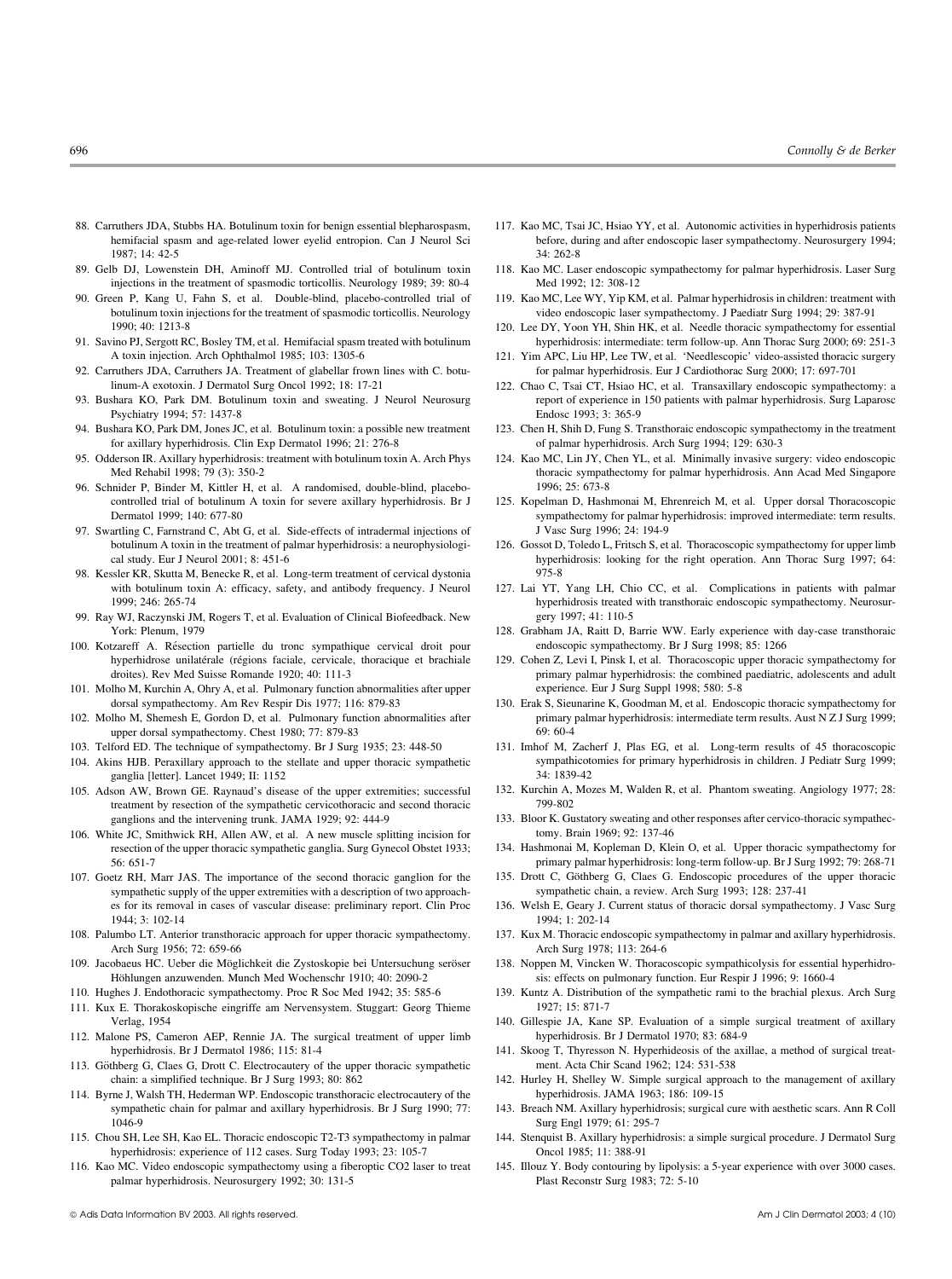- 
- 147. Tofield J. Treatment of bilateral axillary hyperhidrosis by suction-assisted lipolysis<br>technique [letter]. Ann Plast Surg 1988; 21: 99<br>148. Stanton-Hicks M, Abram SE, Nolte H. Sympathetic blocks. In: Raj PP, editor. 1
- 148. Stanton-Hicks M, Abram SE, Nolte H. Sympathetic blocks. In: Raj PP, editor. Practical management of pain. Chicago: Year Book Medical Publishers Inc., 1986: 661
- 149. Bonica JJ. Neurolytic blockade and hypophysectomy. In: Bonica JJ, editor. The
- editor. Tomodensitométrie corps entire. Paris: Vigot, 1986: 603-4
- 146. Shena QS, Spira M. Treatment of bilateral axillary hyperhidrosis by suction- 151. Adler OB, Engel A, Rosenberger A, et al. Palmar hyperhidrosis: Ct guided assisted lipolysis technique. Ann Plast Surg 1987; 19: 548-51 chemical percutaneous thoracic sympathectomy. Rofo Fortschr Geb Rontgenstr
	- transthoraic chemical sympathicolysis. Eur J Radiol 1994; 4: 57-62

150. Dondelinger RF, Kurdziel JC. Tomodensitométrie d'intervention. In: Vasile N,<br>150. Dondelinger RF, Kurdziel JC. Tomodensitométrie d'intervention. In: Vasile N,<br>1996: 603-4 Centre, Bristol Royal Infirmary, Bristol, BS28